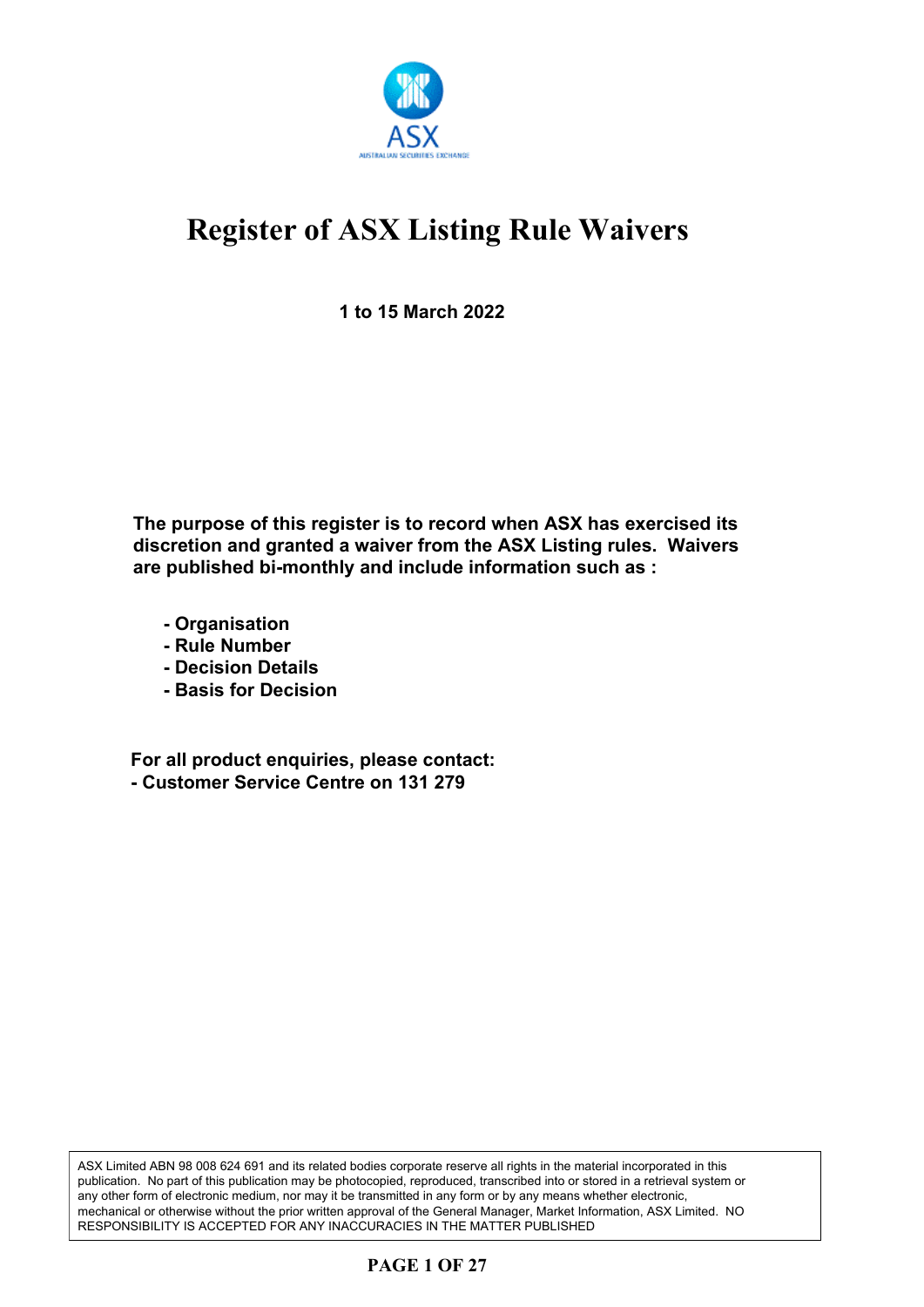

| <b>Rule Number</b>        | 1.1 condition 6                                                                                                                                                                                                                                                                                                                                                                                                                                                                                                                                                                                                                                                                                                                                                                                                                                                                                                                                                                                                                                                                                                                                              |
|---------------------------|--------------------------------------------------------------------------------------------------------------------------------------------------------------------------------------------------------------------------------------------------------------------------------------------------------------------------------------------------------------------------------------------------------------------------------------------------------------------------------------------------------------------------------------------------------------------------------------------------------------------------------------------------------------------------------------------------------------------------------------------------------------------------------------------------------------------------------------------------------------------------------------------------------------------------------------------------------------------------------------------------------------------------------------------------------------------------------------------------------------------------------------------------------------|
| <b>Date</b>               | 1/03/2022                                                                                                                                                                                                                                                                                                                                                                                                                                                                                                                                                                                                                                                                                                                                                                                                                                                                                                                                                                                                                                                                                                                                                    |
| <b>ASX Code</b>           | 5EA                                                                                                                                                                                                                                                                                                                                                                                                                                                                                                                                                                                                                                                                                                                                                                                                                                                                                                                                                                                                                                                                                                                                                          |
| <b>Listed Company</b>     | 5E ADVANCED MATERIALS INC.                                                                                                                                                                                                                                                                                                                                                                                                                                                                                                                                                                                                                                                                                                                                                                                                                                                                                                                                                                                                                                                                                                                                   |
| <b>Waiver Number</b>      | WLC210373-001                                                                                                                                                                                                                                                                                                                                                                                                                                                                                                                                                                                                                                                                                                                                                                                                                                                                                                                                                                                                                                                                                                                                                |
| <b>Decision</b>           | 1. Based solely on the information provided, ASX Limited ('ASX')<br>grants 5E Advanced Materials, Inc. (the 'Company') a waiver from<br>Listing Rule 1.1 Condition 6 to the extent necessary to permit the<br>Company to apply for quotation only of those fully paid common<br>shares (to be settled on ASX in the form of CHESS Depositary<br>Interests ('CDIs')) issued into the Australian market, subject to the<br>following conditions:<br>1.1 The Company applies for quotation of new fully paid shares<br>issued into the Australian market on a monthly basis, and the<br>Company provides to the market a monthly Appendix 4A as required<br>by Listing Rule 4.11; and<br>1.2 The Company releases details of this waiver as pre-quotation<br>disclosure.                                                                                                                                                                                                                                                                                                                                                                                        |
| <b>Basis For Decision</b> | <b>Underlying Policy</b><br>Listing Rule 1.1 Condition 6 requires that an entity must apply for and<br>be granted quotation of all securities in its main class (other than<br>securities classified as restricted securities). This rule ensures<br>transparency and certainty as to the number of securities available to<br>be traded in the market and therefore maintains the integrity of the<br>ASX market.                                                                                                                                                                                                                                                                                                                                                                                                                                                                                                                                                                                                                                                                                                                                           |
|                           | <b>Present Application</b><br>The Company is the successor entity to an existing listed entity being<br>American Pacific Borates Limited. The restructure involves the<br>substitution of a new legal entity for the existing listed entity and is<br>akin to a 'top hat' arrangement and will be effected by way of a<br>scheme of arrangement. The Company is incorporated and regulated<br>by the laws of Delaware. The consideration being offered to ABR<br>shareholders under the scheme of arrangement is the issue of shares<br>in the Company. Securities of US companies must settle on ASX in<br>the form of CDIs. It is considered appropriate that a waiver be granted<br>to allow only those shares represented by CDIs to be quoted on ASX,<br>as this represents the number of shares actually available to be<br>traded and settled in the Australian market. The Company has<br>confirmed that it will apply for a maximum of 388,432,903 CDIs as<br>part of its listing application, representing the number of securities to<br>be traded and settled in the Australian market, and the in-principle<br>waiver is granted on this basis. |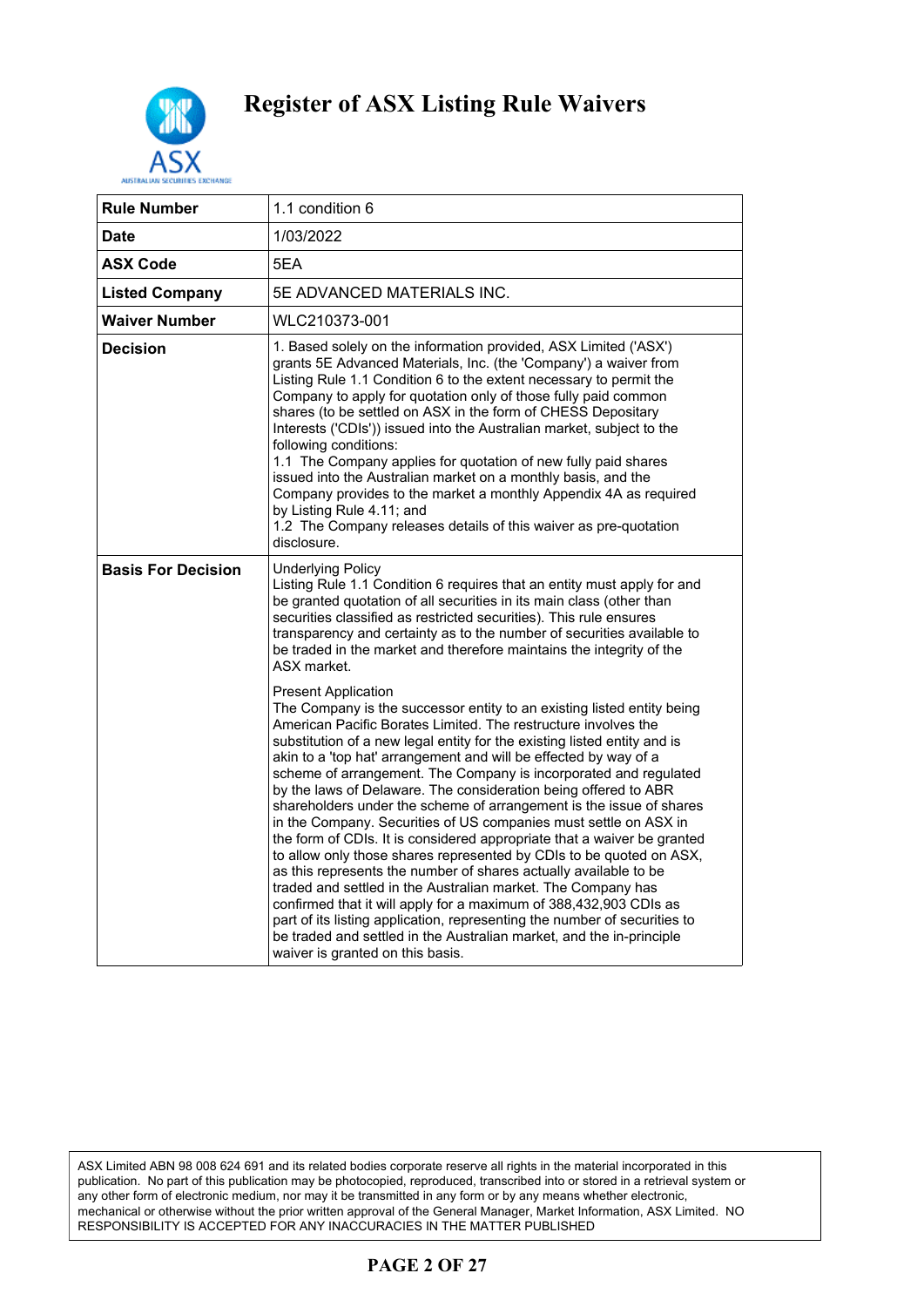

| <b>Rule Number</b>        | 1.1 condition 8                                                                                                                                                                                                                                                                                                                                                                                                                                                                                                                                                                                                                                                                                                                                                                                                                                                                                                                                                             |
|---------------------------|-----------------------------------------------------------------------------------------------------------------------------------------------------------------------------------------------------------------------------------------------------------------------------------------------------------------------------------------------------------------------------------------------------------------------------------------------------------------------------------------------------------------------------------------------------------------------------------------------------------------------------------------------------------------------------------------------------------------------------------------------------------------------------------------------------------------------------------------------------------------------------------------------------------------------------------------------------------------------------|
| Date                      | 1/03/2022                                                                                                                                                                                                                                                                                                                                                                                                                                                                                                                                                                                                                                                                                                                                                                                                                                                                                                                                                                   |
| <b>ASX Code</b>           | 5EA                                                                                                                                                                                                                                                                                                                                                                                                                                                                                                                                                                                                                                                                                                                                                                                                                                                                                                                                                                         |
| <b>Listed Company</b>     | 5E ADVANCED MATERIALS INC.                                                                                                                                                                                                                                                                                                                                                                                                                                                                                                                                                                                                                                                                                                                                                                                                                                                                                                                                                  |
| <b>Waiver Number</b>      | WLC210373-002                                                                                                                                                                                                                                                                                                                                                                                                                                                                                                                                                                                                                                                                                                                                                                                                                                                                                                                                                               |
| <b>Decision</b>           | 1. Based solely on the information provided, ASX Limited ('ASX')<br>grants 5E Advanced Materials, Inc. (the 'Company') a waiver from<br>Listing Rule 1.1 Condition 8 to the extent necessary to permit the<br>Company to be admitted to the official list of ASX without satisfying<br>the spread requirements of that rule, on the condition that American<br>Pacific Borates Limited ('ABR') was in compliance with Listing Rule<br>12.4 at the time it ceased to trade on ASX.                                                                                                                                                                                                                                                                                                                                                                                                                                                                                           |
| <b>Basis For Decision</b> | <b>Underlying Policy</b><br>An entity seeking admission to the official list of ASX must<br>demonstrate that it complies with the security holder spread test in<br>Listing Rule 1.1 Condition 8 following any fundraising undertaken in<br>connection with the listing. The test requires that there be 300 holders<br>of securities in the main class holding parcels of securities worth at<br>least \$2,000 that are not restricted securities or subject to voluntary<br>escrow. By meeting this requirement, an applicant entity<br>demonstrates that there is sufficient investor interest in its securities<br>for it to be suitable as a listed entity.                                                                                                                                                                                                                                                                                                            |
|                           | <b>Present Application</b><br>The Company will be the successor entity to an existing listed entity,<br>ABR. The restructure is akin to a 'top hat' arrangement. The<br>restructure of ABR will be carried out by scheme of arrangement<br>approved by participating security holders and approved by a court of<br>competent jurisdiction under the Corporations Act 2001 (Cth). Listing<br>Rule 12.4 requires ABR to maintain a spread of security holders in its<br>main class of securities that is sufficient to ensure that there is an<br>orderly and liquid market in its securities. While its securities are<br>quoted, ABR is required to be in compliance with Listing Rule 12.4.<br>The in-principle waiver is granted on the condition that ABR is in<br>compliance with Listing Rule 12.4 at the time it ceases to trade on<br>ASX. It is not considered necessary to separately demonstrate<br>compliance by the Company with Listing Rule 1.1 Condition 8. |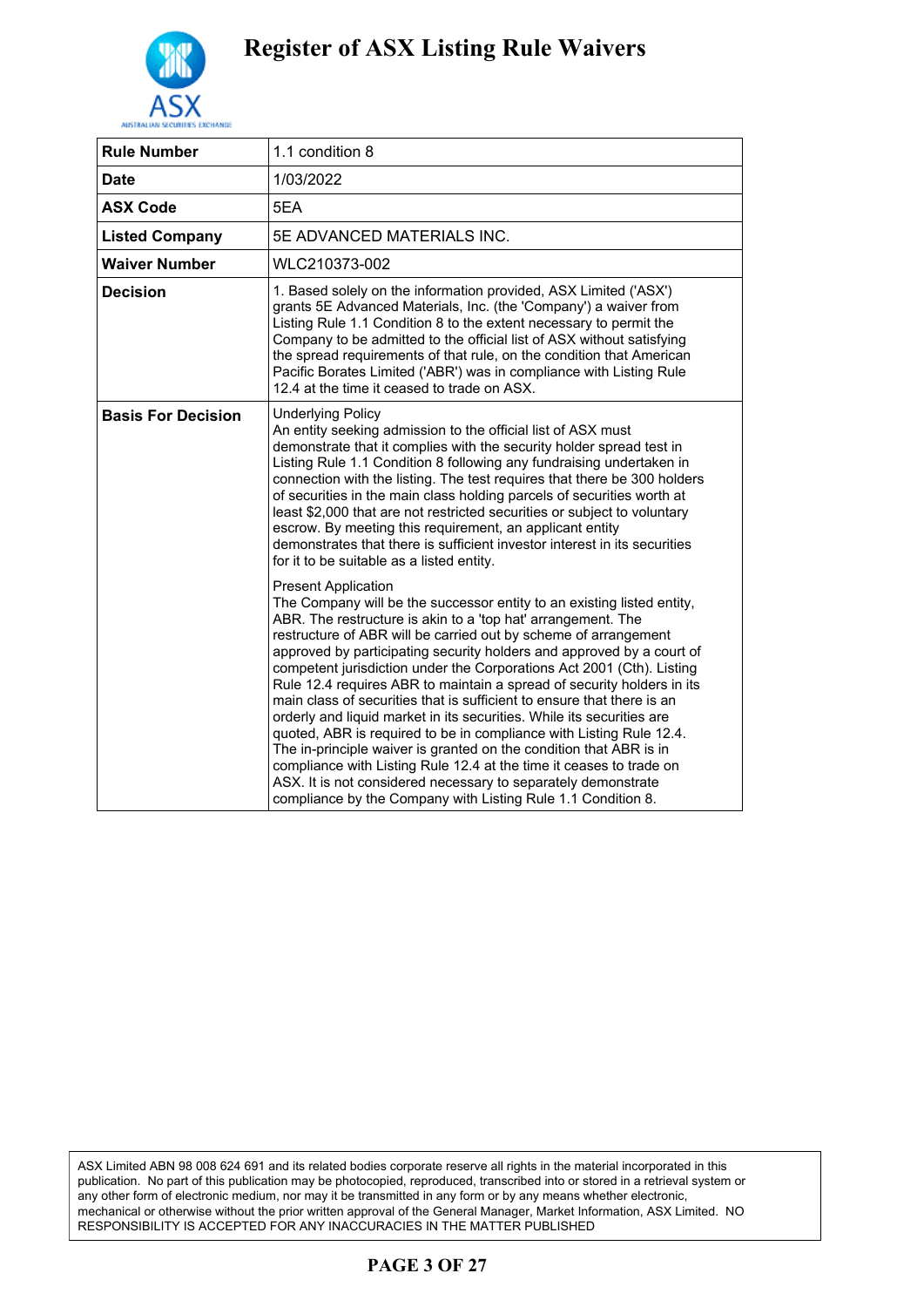

| <b>Rule Number</b>        | 1.1 condition 9                                                                                                                                                                                                                                                                                                                                                                                                                                                                                                                                                                                                                                                                                                                                                                                                                                                                                                                                                                                                                                                                                                                                                                                                                                                                                                  |
|---------------------------|------------------------------------------------------------------------------------------------------------------------------------------------------------------------------------------------------------------------------------------------------------------------------------------------------------------------------------------------------------------------------------------------------------------------------------------------------------------------------------------------------------------------------------------------------------------------------------------------------------------------------------------------------------------------------------------------------------------------------------------------------------------------------------------------------------------------------------------------------------------------------------------------------------------------------------------------------------------------------------------------------------------------------------------------------------------------------------------------------------------------------------------------------------------------------------------------------------------------------------------------------------------------------------------------------------------|
| Date                      | 1/03/2022                                                                                                                                                                                                                                                                                                                                                                                                                                                                                                                                                                                                                                                                                                                                                                                                                                                                                                                                                                                                                                                                                                                                                                                                                                                                                                        |
| <b>ASX Code</b>           | 5EA                                                                                                                                                                                                                                                                                                                                                                                                                                                                                                                                                                                                                                                                                                                                                                                                                                                                                                                                                                                                                                                                                                                                                                                                                                                                                                              |
| <b>Listed Company</b>     | 5E ADVANCED MATERIALS INC.                                                                                                                                                                                                                                                                                                                                                                                                                                                                                                                                                                                                                                                                                                                                                                                                                                                                                                                                                                                                                                                                                                                                                                                                                                                                                       |
| <b>Waiver Number</b>      | WLC210373-003                                                                                                                                                                                                                                                                                                                                                                                                                                                                                                                                                                                                                                                                                                                                                                                                                                                                                                                                                                                                                                                                                                                                                                                                                                                                                                    |
| <b>Decision</b>           | 1. Based solely on the information provided, ASX Limited ('ASX')<br>grants 5E Advanced Materials, Inc. (the 'Company') a waiver from<br>Listing Rule 1.1 Condition 9 to the extent necessary to permit the<br>Company to be admitted to the official list of ASX without complying<br>with either of Listing Rules 1.2 or 1.3, on the condition that American<br>Pacific Borates Limited ('ABR') is in compliance with Listing Rules<br>12.1 and 12.2 at the time it ceases to trade on ASX.                                                                                                                                                                                                                                                                                                                                                                                                                                                                                                                                                                                                                                                                                                                                                                                                                     |
| <b>Basis For Decision</b> | <b>Underlying Policy</b><br>Listing Rule 1.1 requires an entity applying for admission to the official<br>list of ASX to meet various conditions before it is admitted. Listing<br>Rule 1.1 Condition 9 requires the applicant entity to satisfy either a<br>profit test under Listing Rule 1.2 or the asset test under Listing Rule<br>1.3. These rules ensure the financial performance and/or financial<br>position of an entity applying for admission to the official list to be at a<br>minimum level suitable for a listed entity. An entity must have a<br>minimum level of profits, net tangible assets, or market capitalisation<br>before it will be eligible for admission to the official list.                                                                                                                                                                                                                                                                                                                                                                                                                                                                                                                                                                                                     |
|                           | <b>Present Application</b><br>The Company is the successor entity to an existing listed entity being<br>ABR. The restructure involves the substitution of a new legal entity for<br>the existing listed entity and is akin to a 'top hat' arrangement. The<br>restructure will result in no change in the economic substance of the<br>existing listed entity or the effective economic interests of its<br>shareholders. The restructure of ABR will be carried out by a scheme<br>of arrangement approved by participating security holders and<br>approved by a court of competent jurisdiction under the Corporations<br>Act 2001 (Cth). Listing Rule 12.1 requires ABR's level of operations to<br>be sufficient to warrant the continued quotation of its securities.<br>Listing Rule 12.2 requires ABR's financial condition to be adequate to<br>warrant the continued quotation of its securities. While its securities<br>are quoted, ABR is required to be in compliance with Listing Rules<br>12.1 and 12.2. The in-principle waiver is granted on the condition that<br>ABR is in compliance with Listing Rules 12.1 and 12.2 at the time it<br>ceased trading on ASX. It is not considered necessary for the<br>Company to separately demonstrate compliance with Listing Rule 1.1<br>Condition 9. |

ASX Limited ABN 98 008 624 691 and its related bodies corporate reserve all rights in the material incorporated in this publication. No part of this publication may be photocopied, reproduced, transcribed into or stored in a retrieval system or any other form of electronic medium, nor may it be transmitted in any form or by any means whether electronic, mechanical or otherwise without the prior written approval of the General Manager, Market Information, ASX Limited. NO RESPONSIBILITY IS ACCEPTED FOR ANY INACCURACIES IN THE MATTER PUBLISHED

### **PAGE 4 OF 27**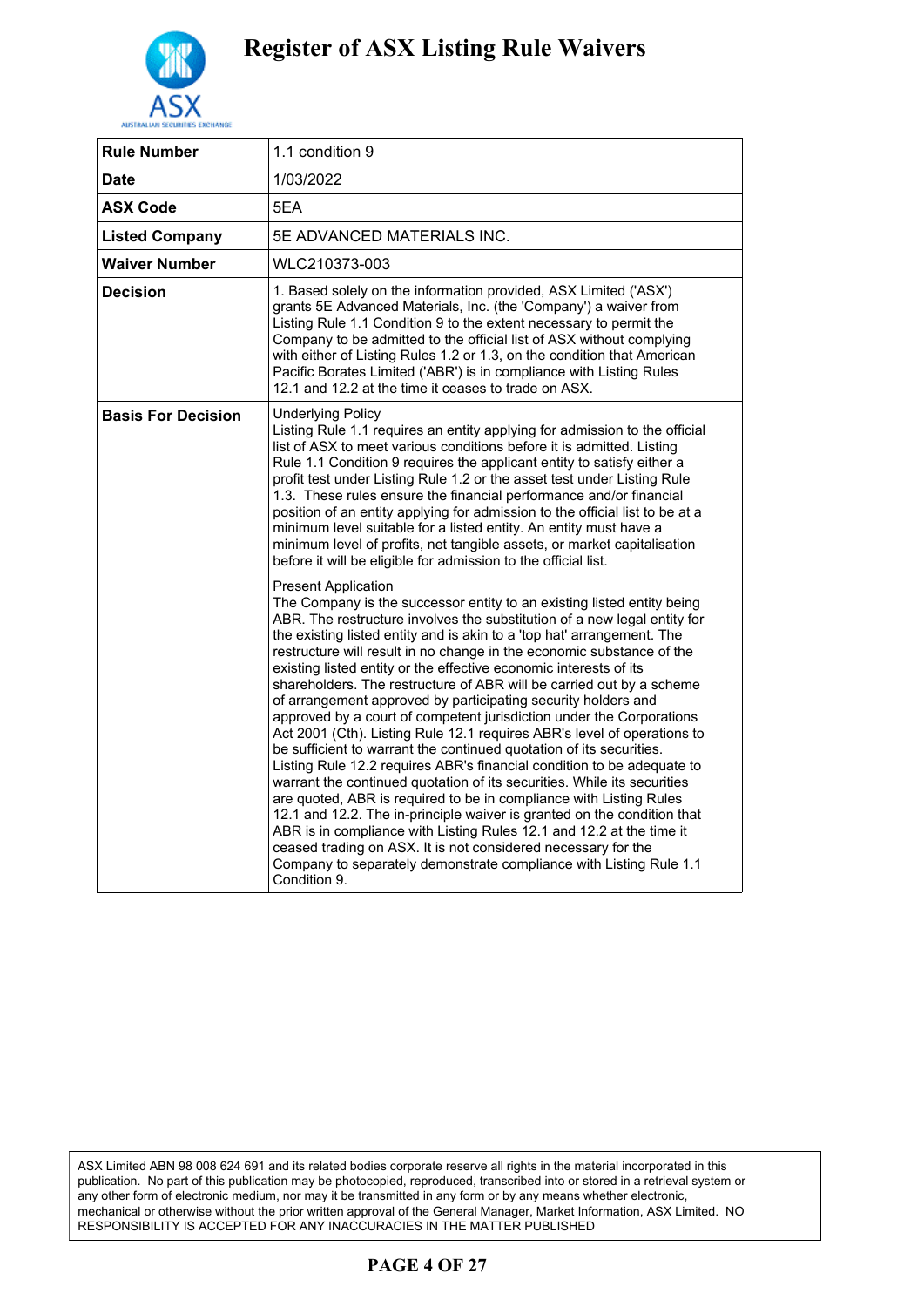

| <b>Rule Number</b>        | 1.1 condition 12                                                                                                                                                                                                                                                                                                                                                                                                                                                                                                                                                                                                                                                                                                                                                                                                                                                                                                               |
|---------------------------|--------------------------------------------------------------------------------------------------------------------------------------------------------------------------------------------------------------------------------------------------------------------------------------------------------------------------------------------------------------------------------------------------------------------------------------------------------------------------------------------------------------------------------------------------------------------------------------------------------------------------------------------------------------------------------------------------------------------------------------------------------------------------------------------------------------------------------------------------------------------------------------------------------------------------------|
| <b>Date</b>               | 1/03/2022                                                                                                                                                                                                                                                                                                                                                                                                                                                                                                                                                                                                                                                                                                                                                                                                                                                                                                                      |
| <b>ASX Code</b>           | 5EA                                                                                                                                                                                                                                                                                                                                                                                                                                                                                                                                                                                                                                                                                                                                                                                                                                                                                                                            |
| <b>Listed Company</b>     | 5E ADVANCED MATERIALS INC.                                                                                                                                                                                                                                                                                                                                                                                                                                                                                                                                                                                                                                                                                                                                                                                                                                                                                                     |
| <b>Waiver Number</b>      | WLC210373-004                                                                                                                                                                                                                                                                                                                                                                                                                                                                                                                                                                                                                                                                                                                                                                                                                                                                                                                  |
| <b>Decision</b>           | 1. Based solely on the information provided by 5E Advanced<br>Materials, Inc. (the 'Company'), ASX Limited grants the Company a<br>waiver from Listing Rule 1.1 condition 12 to the extent necessary to<br>permit the Company to have on issue 1,000,000 performance rights<br>('Performance Rights') with a nil exercise price on condition that the<br>material terms and conditions of the Performance Rights are clearly<br>disclosed in the Company's Scheme Booklet.                                                                                                                                                                                                                                                                                                                                                                                                                                                     |
| <b>Basis For Decision</b> | <b>Underlying Policy</b><br>If an entity seeking admission to the official list has options or<br>performance rights on issue, the exercise price for each underlying<br>security must be at least 20 cents in cash. This rule supports listing<br>rule 2.1 condition 2 which requires the issue price or sale price of all<br>securities for which an entity is seeking quotation (except options)<br>upon admission to the official list to be at least 20 cents in cash.<br>These requirements together support the integrity of the ASX market,<br>as they demonstrate that the entity's ordinary securities have a<br>minimum value suitable for a listed entity.                                                                                                                                                                                                                                                         |
|                           | <b>Present Application</b><br>The Company is the successor entity to an existing listed entity being<br>American Pacific Borates Limited. The restructure involves the<br>substitution of a new legal entity for the existing listed entity and is<br>akin to a 'top hat' arrangement and will be effected by way of a<br>scheme of arrangement. The Performance Rights are already on<br>issue. The Performance Rights will represent approximately 2.37% of<br>undiluted issued capital at the time of admission. The waiver is<br>granted on the basis that the number of Performance Rights on issue<br>on a post-admission basis is not considered material and therefore<br>their existence will not undermine the integrity of the 20-cent rule. A<br>summary of the material terms and conditions of the Performance<br>Rights have been clearly disclosed to the market including in the<br>Company's Scheme Booklet. |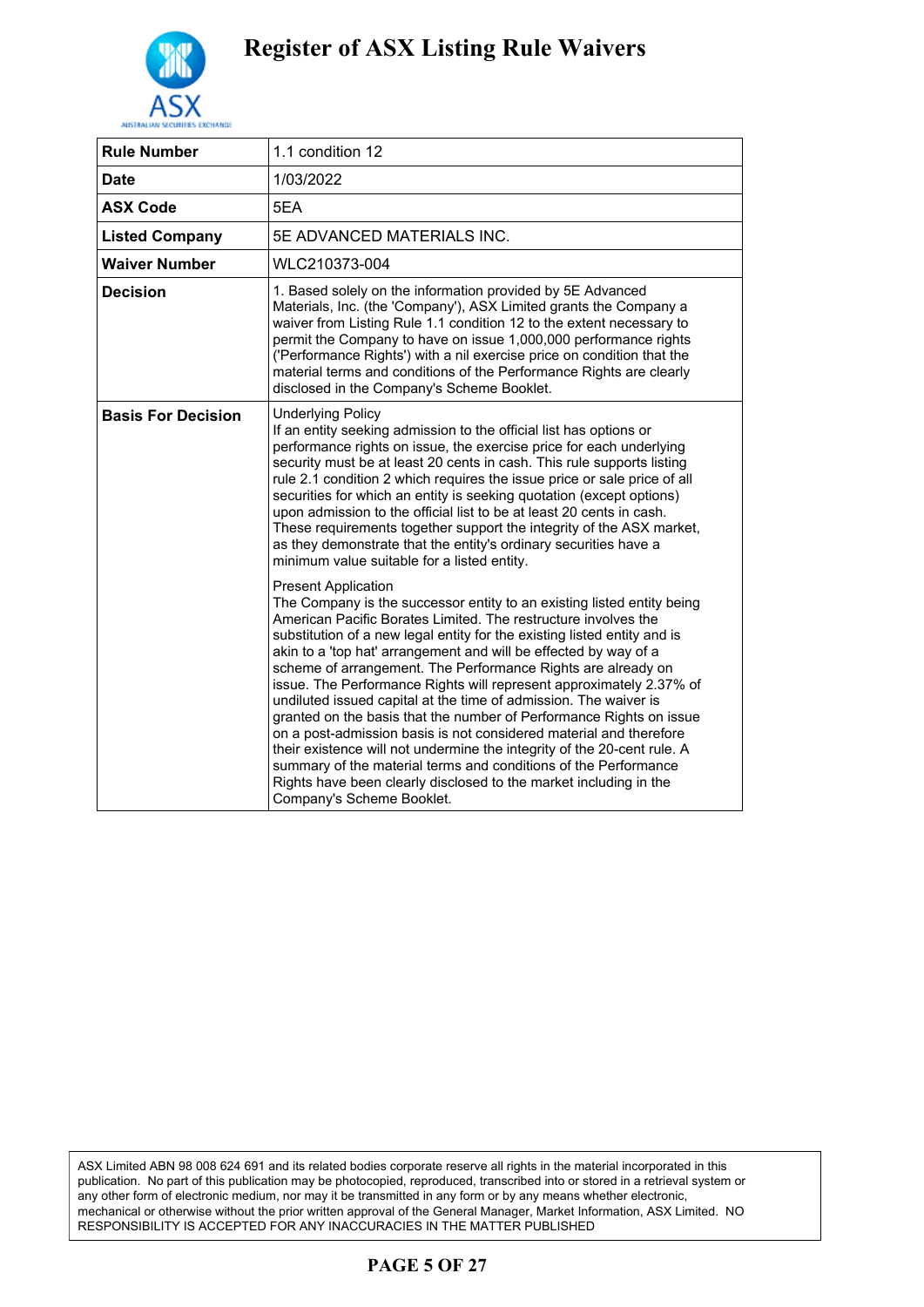

| <b>Rule Number</b>        | 1.4.1                                                                                                                                                                                                                                                                                                                                                                                                                                                                                                                                                                                                                                                                                                                                                                                                                                                                                                                                                                                                                                                                                                                                                                                                                                                                                                                         |
|---------------------------|-------------------------------------------------------------------------------------------------------------------------------------------------------------------------------------------------------------------------------------------------------------------------------------------------------------------------------------------------------------------------------------------------------------------------------------------------------------------------------------------------------------------------------------------------------------------------------------------------------------------------------------------------------------------------------------------------------------------------------------------------------------------------------------------------------------------------------------------------------------------------------------------------------------------------------------------------------------------------------------------------------------------------------------------------------------------------------------------------------------------------------------------------------------------------------------------------------------------------------------------------------------------------------------------------------------------------------|
| <b>Date</b>               | 1/03/2022                                                                                                                                                                                                                                                                                                                                                                                                                                                                                                                                                                                                                                                                                                                                                                                                                                                                                                                                                                                                                                                                                                                                                                                                                                                                                                                     |
| <b>ASX Code</b>           | 5EA                                                                                                                                                                                                                                                                                                                                                                                                                                                                                                                                                                                                                                                                                                                                                                                                                                                                                                                                                                                                                                                                                                                                                                                                                                                                                                                           |
| <b>Listed Company</b>     | 5E ADVANCED MATERIALS INC.                                                                                                                                                                                                                                                                                                                                                                                                                                                                                                                                                                                                                                                                                                                                                                                                                                                                                                                                                                                                                                                                                                                                                                                                                                                                                                    |
| <b>Waiver Number</b>      | WLC210373-005                                                                                                                                                                                                                                                                                                                                                                                                                                                                                                                                                                                                                                                                                                                                                                                                                                                                                                                                                                                                                                                                                                                                                                                                                                                                                                                 |
| <b>Decision</b>           | 1. Based solely on the information provided, ASX Limited ('ASX')<br>grants 5E Advanced Materials, Inc. (the 'Company') a waiver from<br>Listing Rule 1.4.1 to the extent necessary to permit the information<br>memorandum prepared in connection with the proposed restructure<br>not to state that it contains all the information required under section<br>710 of the Corporations Act 2001 (Cth), subject to the following<br>conditions:<br>1.1 the information memorandum incorporates the scheme booklet<br>for the scheme of arrangement between American Pacific Borates<br>Limited ('ABR') and its shareholders under the Corporations Act 2001<br>(Cth) ('Scheme Booklet');<br>1.2 the Company releases all of the documents incorporated into the<br>Scheme Booklet by reference to the market as pre-quotation<br>disclosure; and<br>1.3 the Company provides a statement to the market that ABR has<br>confirmed to it that ABR was in compliance with Listing Rule 3.1 at the<br>time that ABR ceased trading on ASX.                                                                                                                                                                                                                                                                                         |
| <b>Basis For Decision</b> | <b>Underlying Policy</b><br>An entity seeking admission to the official list of ASX as an ASX listing<br>is required to issue a prospectus or Product Disclosure Statement, or<br>if ASX agrees, an information memorandum that complies with the<br>information memorandum requirements of Listing Rule 1.4. For<br>entities using an information memorandum, it is a requirement under<br>Listing Rule 1.4.1 that the information memorandum include a<br>statement that all the information that would be required under section<br>710 of the Corporations Act 2001 (Cth) if the information<br>memorandum were a prospectus offering for subscription the same<br>number of securities for which quotation will be sought, is contained in<br>the information memorandum. This supports the requirement that the<br>information memorandum contains prospectus-grade information,<br>which provides a platform for continuous disclosure.                                                                                                                                                                                                                                                                                                                                                                                |
|                           | <b>Present Application</b><br>The Company is the successor entity to an existing listed entity being<br>ABR. The restructure involves the substitution of a new legal entity for<br>the existing listed entity and is akin to a 'top hat' arrangement. The<br>restructure is not expected to result in a change in the economic<br>substance of ABR or the effective economic interests of its<br>shareholders. The restructure of ABR will be carried out by a scheme<br>of arrangement approved by participating security holders and<br>approved by a court of competent jurisdiction under the Corporations<br>Act 2001 (Cth). Upon implementation of the scheme, the Company<br>will have the same security holders and the business activities will be<br>unchanged. The business and assets of ABR have been subject to<br>the continuous disclosure requirements of the Listing Rules and the<br>information memorandum will contain disclosure about the impact of<br>the restructure on shareholders of ABR and also the impact of the<br>restructure on the ABR group's business. Sufficient information will<br>therefore be available to inform the market. The waiver is granted on<br>the basis that ABR confirms that it is in compliance with Listing Rule<br>3.1 at the time that it ceases trading on ASX. |

### **PAGE 6 OF 27**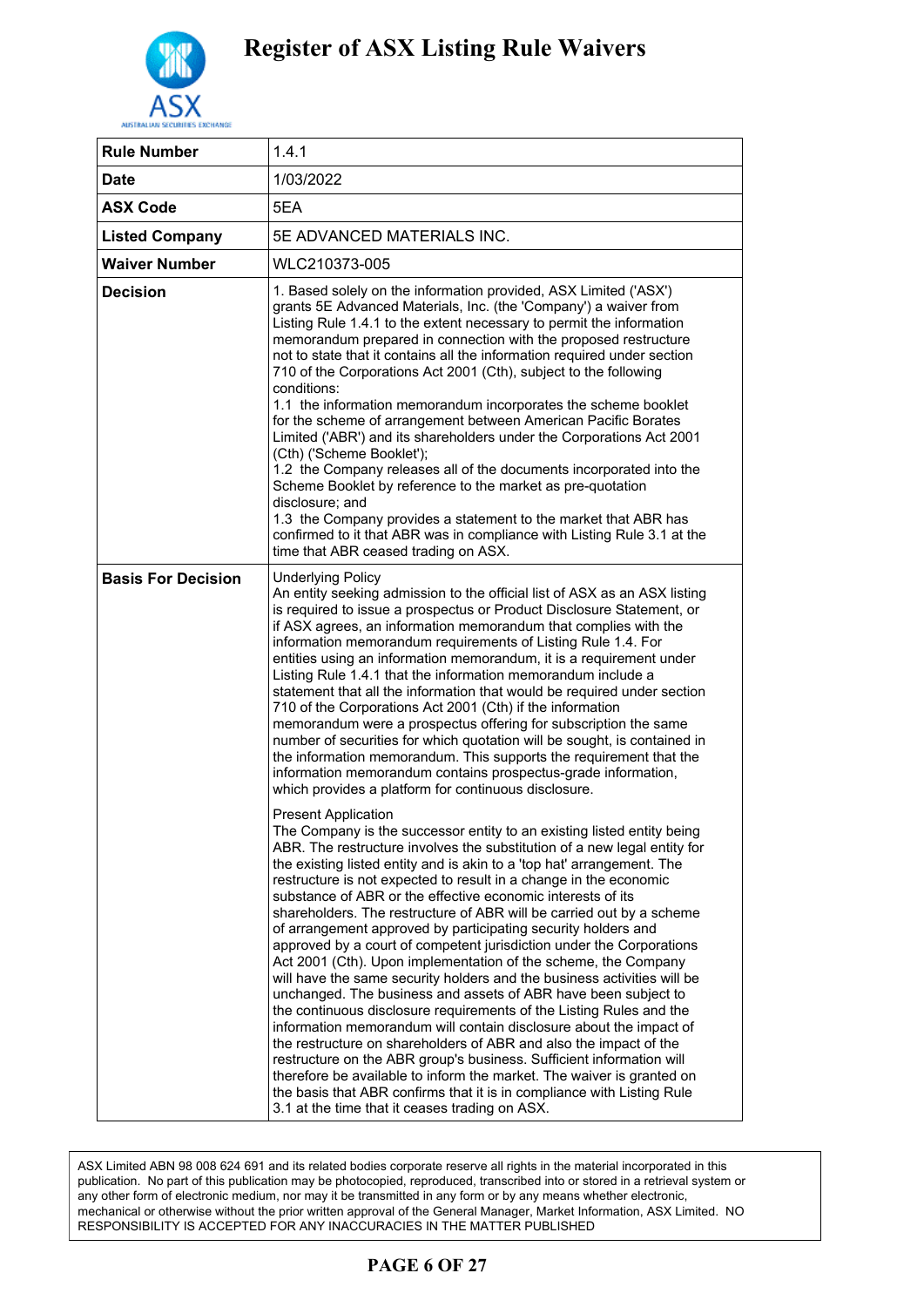ASX Limited ABN 98 008 624 691 and its related bodies corporate reserve all rights in the material incorporated in this publication. No part of this publication may be photocopied, reproduced, transcribed into or stored in a retrieval system or any other form of electronic medium, nor may it be transmitted in any form or by any means whether electronic, mechanical or otherwise without the prior written approval of the General Manager, Market Information, ASX Limited. NO RESPONSIBILITY IS ACCEPTED FOR ANY INACCURACIES IN THE MATTER PUBLISHED

#### **PAGE 7 OF 27**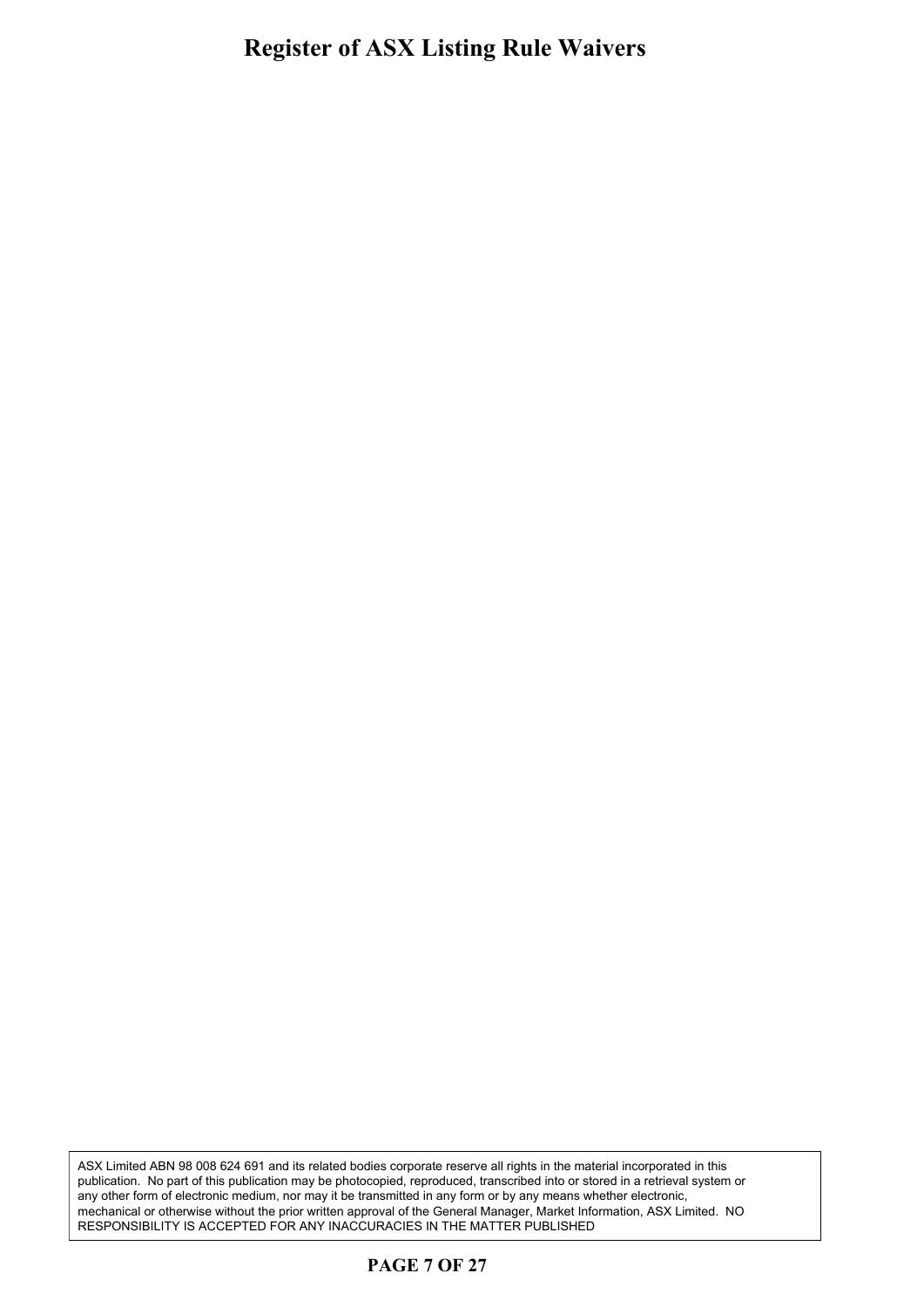

| <b>Rule Number</b>        | 1.4.4                                                                                                                                                                                                                                                                                                                                                                                                                                                                                                                                                                                                                                                                                                                                                                                                                        |
|---------------------------|------------------------------------------------------------------------------------------------------------------------------------------------------------------------------------------------------------------------------------------------------------------------------------------------------------------------------------------------------------------------------------------------------------------------------------------------------------------------------------------------------------------------------------------------------------------------------------------------------------------------------------------------------------------------------------------------------------------------------------------------------------------------------------------------------------------------------|
| Date                      | 1/03/2022                                                                                                                                                                                                                                                                                                                                                                                                                                                                                                                                                                                                                                                                                                                                                                                                                    |
| <b>ASX Code</b>           | 5EA                                                                                                                                                                                                                                                                                                                                                                                                                                                                                                                                                                                                                                                                                                                                                                                                                          |
| <b>Listed Company</b>     | 5E ADVANCED MATERIALS INC.                                                                                                                                                                                                                                                                                                                                                                                                                                                                                                                                                                                                                                                                                                                                                                                                   |
| <b>Waiver Number</b>      | WLC210373-006                                                                                                                                                                                                                                                                                                                                                                                                                                                                                                                                                                                                                                                                                                                                                                                                                |
| <b>Decision</b>           | 1. Based solely on the information provided, ASX Limited ('ASX')<br>grants 5E Advanced Materials, Inc. (the 'Company') a waiver from<br>Listing Rule 1.4.4 to the extent necessary to permit the Company to<br>issue an information memorandum dated on or about the date at<br>which the Court makes orders to convene the meeting of American<br>Pacific Borates Limited ('ABR') shareholders to approve the scheme<br>of arrangement to be implemented in respect of the Company under<br>the Corporations Act 2001 (Cth).                                                                                                                                                                                                                                                                                                |
| <b>Basis For Decision</b> | <b>Underlying Policy</b><br>An entity seeking admission to the official list of ASX is required to<br>issue a prospectus or Product Disclosure Statement, or if ASX<br>agrees, an information memorandum that complies with the<br>information memorandum requirements of Listing Rule 1.4. This<br>provides a platform for continuous disclosure which is necessary to<br>keep the market adequately informed. For entities using an<br>information memorandum, it is a requirement that an entity preparing<br>an information memorandum must state the date it was signed.<br>Listing Rule 1.4.4 is intended to replicate a requirement for disclosure<br>documents under the Corporations Act 2001 (Cth).                                                                                                                |
|                           | <b>Present Application</b><br>The Company is the successor entity to an existing listed entity (being<br>ABR). The restructure involves the substitution of a new legal entity<br>for the existing listed entity and is akin to a 'top hat' arrangement. The<br>restructure of ABR will be carried out by a scheme of arrangement<br>approved by participating security holders and approved by a court of<br>competent jurisdiction under the Corporations Act 2001 (Cth). The<br>waiver is granted on the basis that the date of (or about) the Court<br>hearing convening the scheme meeting is the most appropriate date<br>for the information memorandum to be dated as it is the date that the<br>Court makes orders for the scheme meeting to held and for the<br>information memorandum to be sent to shareholders. |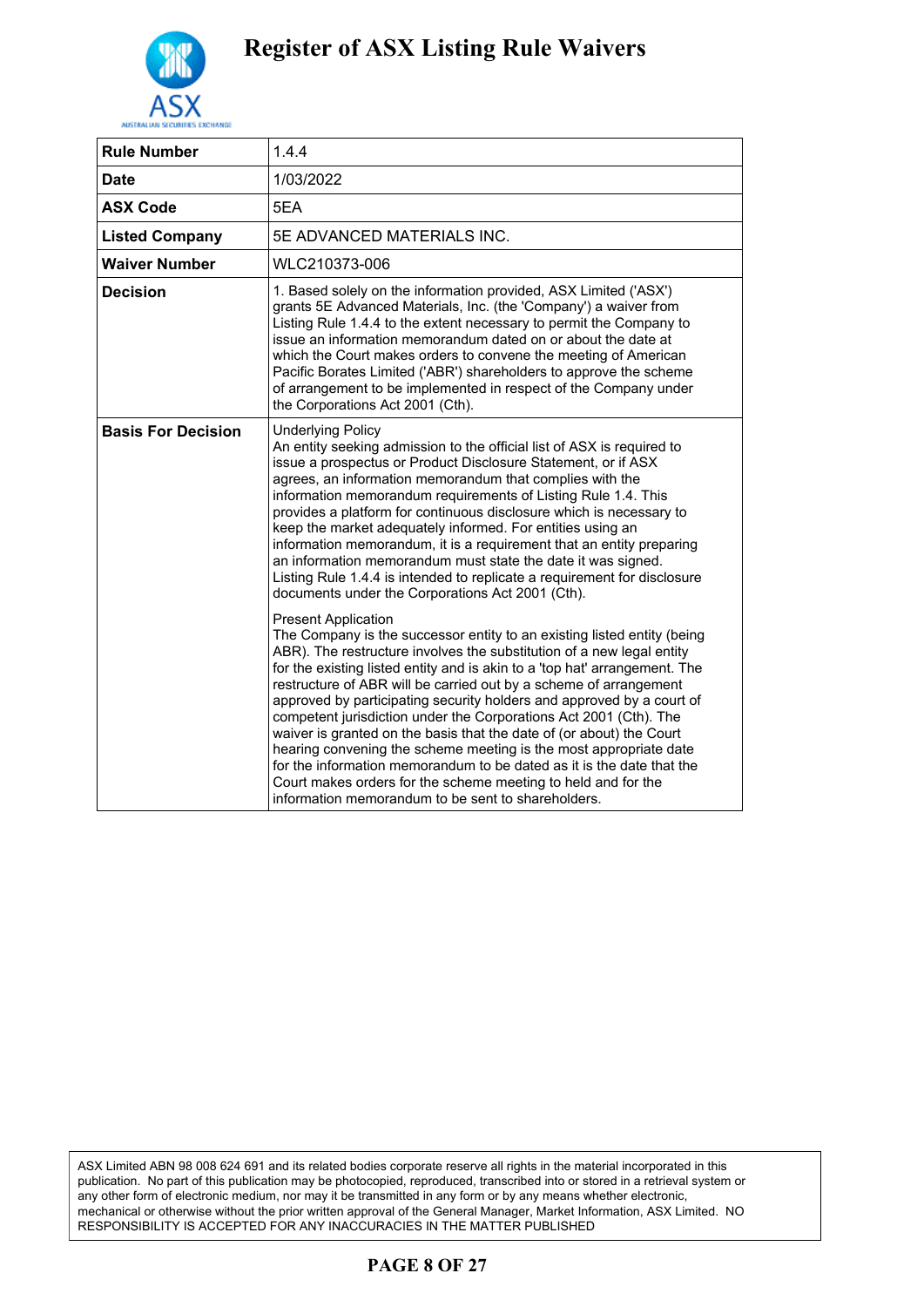

| <b>Rule Number</b>        | 1.4.7                                                                                                                                                                                                                                                                                                                                                                                                                                                                                                                                                                                                                                                                                                                                                                                                                                                                                                                                                                                                                                                                                                                                                                                                                                                                                                                                                                                                                                                                                                                                                                                                                         |
|---------------------------|-------------------------------------------------------------------------------------------------------------------------------------------------------------------------------------------------------------------------------------------------------------------------------------------------------------------------------------------------------------------------------------------------------------------------------------------------------------------------------------------------------------------------------------------------------------------------------------------------------------------------------------------------------------------------------------------------------------------------------------------------------------------------------------------------------------------------------------------------------------------------------------------------------------------------------------------------------------------------------------------------------------------------------------------------------------------------------------------------------------------------------------------------------------------------------------------------------------------------------------------------------------------------------------------------------------------------------------------------------------------------------------------------------------------------------------------------------------------------------------------------------------------------------------------------------------------------------------------------------------------------------|
| <b>Date</b>               | 1/03/2022                                                                                                                                                                                                                                                                                                                                                                                                                                                                                                                                                                                                                                                                                                                                                                                                                                                                                                                                                                                                                                                                                                                                                                                                                                                                                                                                                                                                                                                                                                                                                                                                                     |
| <b>ASX Code</b>           | 5EA                                                                                                                                                                                                                                                                                                                                                                                                                                                                                                                                                                                                                                                                                                                                                                                                                                                                                                                                                                                                                                                                                                                                                                                                                                                                                                                                                                                                                                                                                                                                                                                                                           |
| <b>Listed Company</b>     | 5E ADVANCED MATERIALS INC.                                                                                                                                                                                                                                                                                                                                                                                                                                                                                                                                                                                                                                                                                                                                                                                                                                                                                                                                                                                                                                                                                                                                                                                                                                                                                                                                                                                                                                                                                                                                                                                                    |
| <b>Waiver Number</b>      | WLC210373-007                                                                                                                                                                                                                                                                                                                                                                                                                                                                                                                                                                                                                                                                                                                                                                                                                                                                                                                                                                                                                                                                                                                                                                                                                                                                                                                                                                                                                                                                                                                                                                                                                 |
| <b>Decision</b>           | 1. Based solely on the information provided, ASX Limited ('ASX')<br>grants 5E Advanced Materials, Inc. (the 'Company') a waiver from<br>Listing Rule 1.4.7 to the extent necessary to permit the Company's<br>information memorandum not to include a statement that the<br>Company has not raised any capital for the three months before the<br>date of issue of the information memorandum and will not need to<br>raise capital in the three months after the date of issue of the<br>information memorandum.                                                                                                                                                                                                                                                                                                                                                                                                                                                                                                                                                                                                                                                                                                                                                                                                                                                                                                                                                                                                                                                                                                             |
| <b>Basis For Decision</b> | <b>Underlying Policy</b><br>An entity seeking admission to the official list of ASX as an ASX listing<br>is required to issue a prospectus or Product Disclosure Statement, or<br>if ASX agrees, an information memorandum that complies with the<br>information memorandum requirements of Listing Rule 1.4. This<br>provides a platform for continuous disclosure which is necessary to<br>keep the market adequately informed. For entities using an<br>information memorandum, it is one of the requirements of Listing Rule<br>1.4.7 that the information memorandum states that the entity has not<br>raised capital in the 3 months preceding the date of issue of the<br>information memorandum and will not raise capital in the 3 months<br>after the date of issue of the information memorandum. This<br>statement is intended to demonstrate that the entity has no need for<br>capital. If an entity needs to raise capital at or around the time of its<br>listing, it should do so under a prospectus or Product Disclosure<br>Statement. This supports the primacy of a full form offer document as<br>one of those types of a new entity's basic listing documents for the<br>purposes of Listing Rule 1.1 Condition 3, and that subscribers to a<br>fundraising conducted in conjunction with a listing proposal should do<br>so under a high quality disclosure document under the Corporations<br>Act 2001 (Cth). Where there is no need for a fundraising, it is not<br>necessary to require the entity to issue such a document, and it is<br>sufficient for an information memorandum to be provided. |
|                           | <b>Present Application</b><br>The Company is the successor entity to an existing listed entity being<br>American Pacific Borates Limited ('ABR'). The restructure of ABR will<br>be carried out by a scheme of arrangement approved by participating<br>security holders and approved by a court of competent jurisdiction<br>under the Corporations Act 2001 (Cth). The Company will use, for the<br>purposes of Listing Rule 1.1 Condition 3, an information<br>memorandum that incorporates the scheme booklet for the<br>restructure. ABR is currently not limited from undertaking capital<br>raisings, subject to the Listing Rules. There is no concern that the<br>Company is seeking to avoid preparing prospectus quality<br>information. The waiver is granted to permit the information<br>memorandum requirement of Listing Rule 1.4.7 not to be complied<br>with as the Company's listing is not, in substance, a new listing, and<br>there is no need to deprive the Company of the ability to raise capital<br>given that ABR would have been able to do so.                                                                                                                                                                                                                                                                                                                                                                                                                                                                                                                                                  |

### **PAGE 9 OF 27**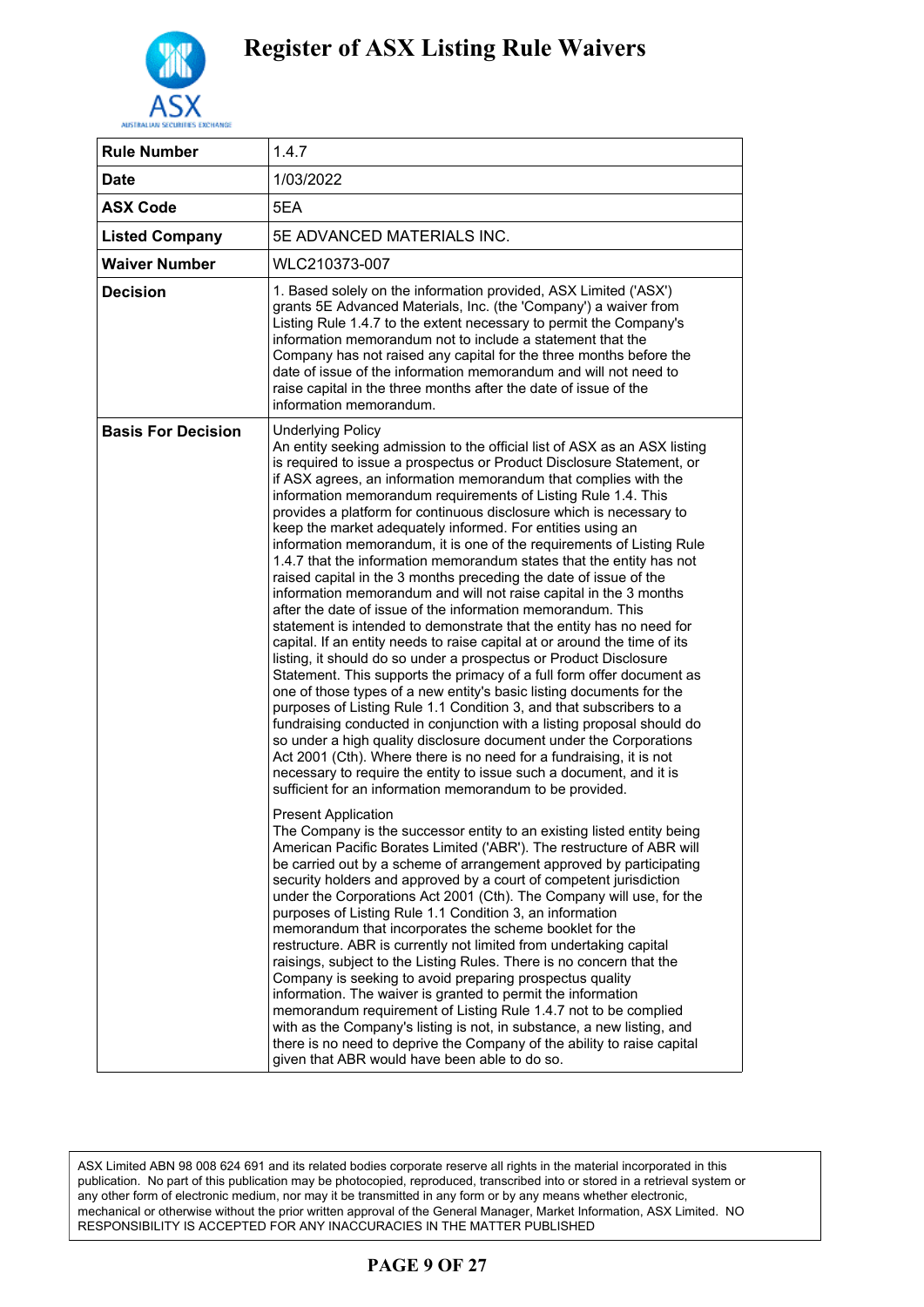

| AUSTRALIAN SECURITIES EXCHANGE |                                                                                                                                                                                                                                                                                                                                                                                                                                                                                                                                                                                                                                                                                                                                                                                                                                                                                                                                                                                                                                                                                                                                                                         |
|--------------------------------|-------------------------------------------------------------------------------------------------------------------------------------------------------------------------------------------------------------------------------------------------------------------------------------------------------------------------------------------------------------------------------------------------------------------------------------------------------------------------------------------------------------------------------------------------------------------------------------------------------------------------------------------------------------------------------------------------------------------------------------------------------------------------------------------------------------------------------------------------------------------------------------------------------------------------------------------------------------------------------------------------------------------------------------------------------------------------------------------------------------------------------------------------------------------------|
| <b>Rule Number</b>             | 1.4.8                                                                                                                                                                                                                                                                                                                                                                                                                                                                                                                                                                                                                                                                                                                                                                                                                                                                                                                                                                                                                                                                                                                                                                   |
| <b>Date</b>                    | 1/03/2022                                                                                                                                                                                                                                                                                                                                                                                                                                                                                                                                                                                                                                                                                                                                                                                                                                                                                                                                                                                                                                                                                                                                                               |
| <b>ASX Code</b>                | 5EA                                                                                                                                                                                                                                                                                                                                                                                                                                                                                                                                                                                                                                                                                                                                                                                                                                                                                                                                                                                                                                                                                                                                                                     |
| <b>Listed Company</b>          | 5E ADVANCED MATERIALS INC.                                                                                                                                                                                                                                                                                                                                                                                                                                                                                                                                                                                                                                                                                                                                                                                                                                                                                                                                                                                                                                                                                                                                              |
| <b>Waiver Number</b>           | WLC210373-008                                                                                                                                                                                                                                                                                                                                                                                                                                                                                                                                                                                                                                                                                                                                                                                                                                                                                                                                                                                                                                                                                                                                                           |
| <b>Decision</b>                | 1. Based solely on the information provided, ASX Limited ('ASX')<br>grants 5E Advanced Materials, Inc. (the 'Company') a waiver from<br>Listing Rule 1.4.8 to the extent necessary to permit the Company's<br>information memorandum not to include a statement that a<br>supplementary information memorandum will be issued if, following<br>the issue of the information memorandum and the date the<br>Company's securities are quoted on ASX, the Company becomes<br>aware of any of the matters referred to in that rule, on the condition<br>that American Pacific Borates Limited ('ABR') undertakes to release<br>such information over the ASX Market Announcements platform. This<br>undertaking is to be given and executed in the form of a deed no later<br>than the date the information memorandum is released.                                                                                                                                                                                                                                                                                                                                         |
| <b>Basis For Decision</b>      | <b>Underlying Policy</b><br>An entity seeking admission to the official list of ASX as an ASX listing<br>is required to issue a prospectus or Product Disclosure Statement, or<br>if ASX agrees, an information memorandum that complies with the<br>information memorandum requirements of Listing Rule 1.4. For<br>entities using an information memorandum, it is a requirement of<br>Listing Rule 1.4.8 that the information memorandum contains a<br>statement that a supplementary information memorandum will be<br>issued if the entity becomes aware of any material new information.<br>This provision replicates the requirements of the Corporations Act<br>2001 (Cth) in respect of supplementary disclosure documents.                                                                                                                                                                                                                                                                                                                                                                                                                                    |
|                                | <b>Present Application</b><br>The Company is the successor entity to an existing listed entity being<br>American Pacific Borates Limited ('ABR'). The restructure involves the<br>substitution of a new legal entity for the existing listed entity and is<br>akin to a 'top hat' arrangement. The restructure of ABR will be carried<br>out by a scheme of arrangement approved by participating security<br>holders and approved by a court of competent jurisdiction under the<br>Corporations Act 2001 (Cth). The Company will use, for the purposes<br>of Listing Rule 1.1 Condition 3, an information memorandum that<br>incorporates the scheme booklet for the restructure. The scheme<br>must be approved by a court of competent jurisdiction. ABR will<br>continue to be subject to Listing Rule 3.1 until the scheme becomes<br>effective so it will be able to announce to the market any matters that<br>are material to it and will therefore be material to the Company upon<br>implementation of the scheme. It is therefore not necessary to require<br>a statement in the Information Memorandum that supplementary<br>information will be provided. |

ASX Limited ABN 98 008 624 691 and its related bodies corporate reserve all rights in the material incorporated in this publication. No part of this publication may be photocopied, reproduced, transcribed into or stored in a retrieval system or any other form of electronic medium, nor may it be transmitted in any form or by any means whether electronic, mechanical or otherwise without the prior written approval of the General Manager, Market Information, ASX Limited. NO RESPONSIBILITY IS ACCEPTED FOR ANY INACCURACIES IN THE MATTER PUBLISHED

#### **PAGE 10 OF 27**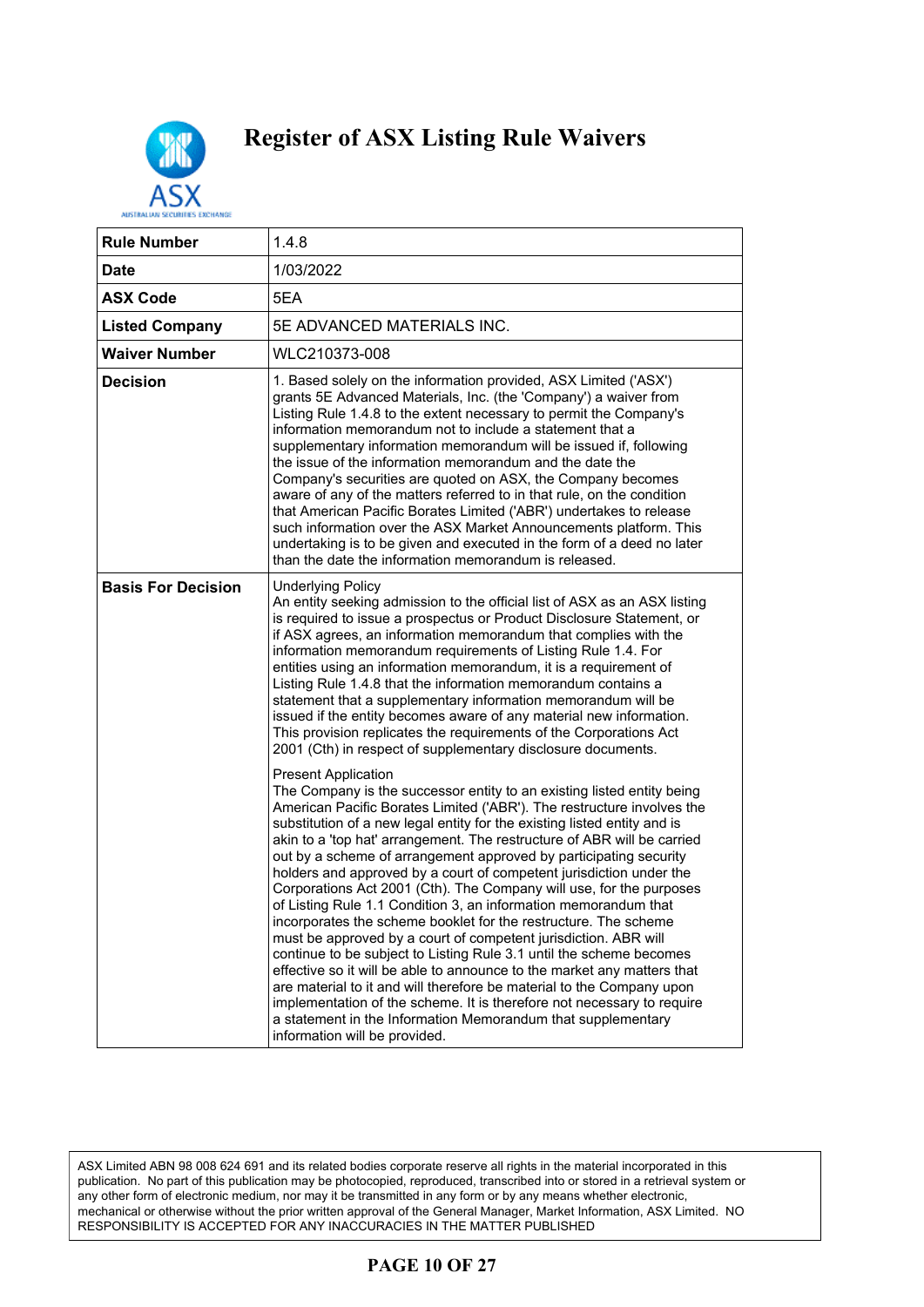

**Rule Number** 2.4 **Date** 1/03/2022 **ASX Code** 5EA Listed Company **5E ADVANCED MATERIALS INC. Waiver Number** WLC210373-009 **Decision** 1. Based solely on the information provided, ASX Limited ('ASX') grants 5E Advanced Materials, Inc. (the 'Company') a waiver from Listing Rule 2.4 to the extent necessary to permit the Company to apply for quotation only of those fully paid common shares issued into the Australian market (to be settled on ASX in the form of CHESS Depositary Interests ('CDIs')), subject to the following conditions: 1.1 The Company applies for quotation of fully paid shares issued into the Australian market on a monthly basis, and the Company provides to the market in a form acceptable to ASX a monthly update of the net changes in the number of Shares over which CDIs are issued; and 1.2 The Company releases details of this waiver as pre-quotation disclosure. **Basis For Decision** Underlying Policy Listing Rule 2.4 requires that an entity must be granted quotation of all securities in its main class. This ensures fungibility of the entity's securities. There is also transparency and certainty as to number of securities available to be traded in the market and maintains the integrity of ASX market. Present Application The Company is incorporated and regulated by the laws of Delaware and will be primarily listed on the National Association of Securities Dealers Automated Quotations ('NASDAQ'). Its Shares are not eligible to be settled directly in the Clearing House Electronic Subregister System ('CHESS'), so transactions in the Company's securities on ASX's market will be settled through the use of CDIs created over shares. CDIs will not be created over all of the Company's shares. Shareholders who wish to continue to trade on NASDAQ will continue to hold shares, and shareholders who wish to trade on the ASX market will hold CDIs. CDIs will not exist over all the shares of the Company at any given time. The total number of shares on issue therefore will not be the same as the total number of securities immediately available to be traded on ASX's market. Granting quotation to the number of shares over which CDIs have been created, rather than to the total number of shares on issue, will give a more accurate representation of the number of securities that are immediately available to be traded on ASX. Participants in the market on ASX will be better informed about the free float and depth and liquidity of the market for the Company's securities on ASX if only shares over which CDIs have actually been created are quoted. Any movement of securities between ASX and the NASDAQ would be reflected in monthly updates of CDIs on issue to be provided by the Company. With the market updates provided on a monthly basis the

ASX Limited ABN 98 008 624 691 and its related bodies corporate reserve all rights in the material incorporated in this publication. No part of this publication may be photocopied, reproduced, transcribed into or stored in a retrieval system or any other form of electronic medium, nor may it be transmitted in any form or by any means whether electronic, mechanical or otherwise without the prior written approval of the General Manager, Market Information, ASX Limited. NO RESPONSIBILITY IS ACCEPTED FOR ANY INACCURACIES IN THE MATTER PUBLISHED

### **PAGE 11 OF 27**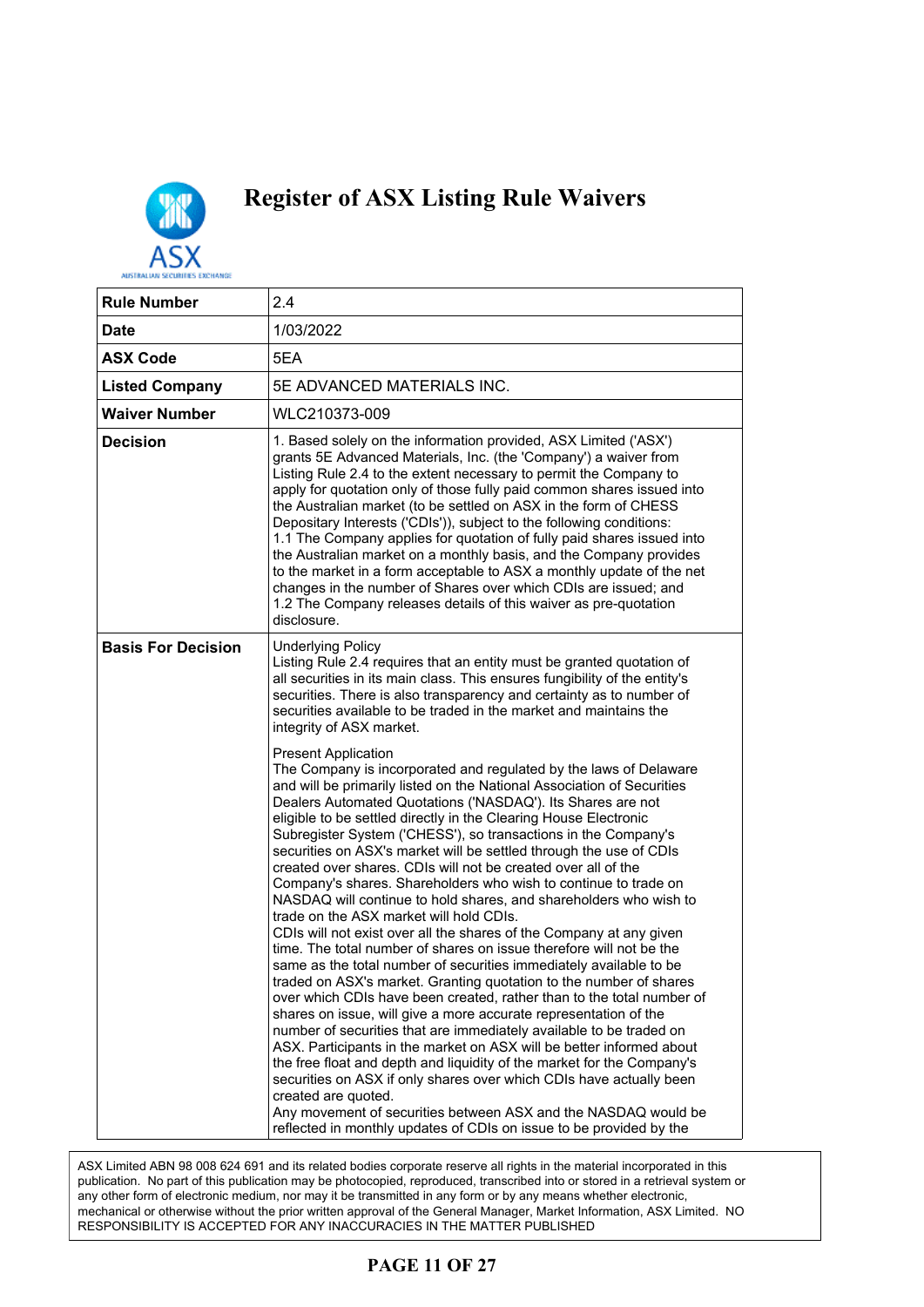#### **Register of ASX Listing Rule Waivers** gister of ASX-Listing Rule Waivers **in the best o** the free float and depth and liquidity of the market for the Company's

Company. With the market updates provided on a monthly basis the market would be aware of any fluctuations in the pool of ASX tradeable securities.

ASX Limited ABN 98 008 624 691 and its related bodies corporate reserve all rights in the material incorporated in this publication. No part of this publication may be photocopied, reproduced, transcribed into or stored in a retrieval system or any other form of electronic medium, nor may it be transmitted in any form or by any means whether electronic, mechanical or otherwise without the prior written approval of the General Manager, Market Information, ASX Limited. NO RESPONSIBILITY IS ACCEPTED FOR ANY INACCURACIES IN THE MATTER PUBLISHED

#### **PAGE 12 OF 27**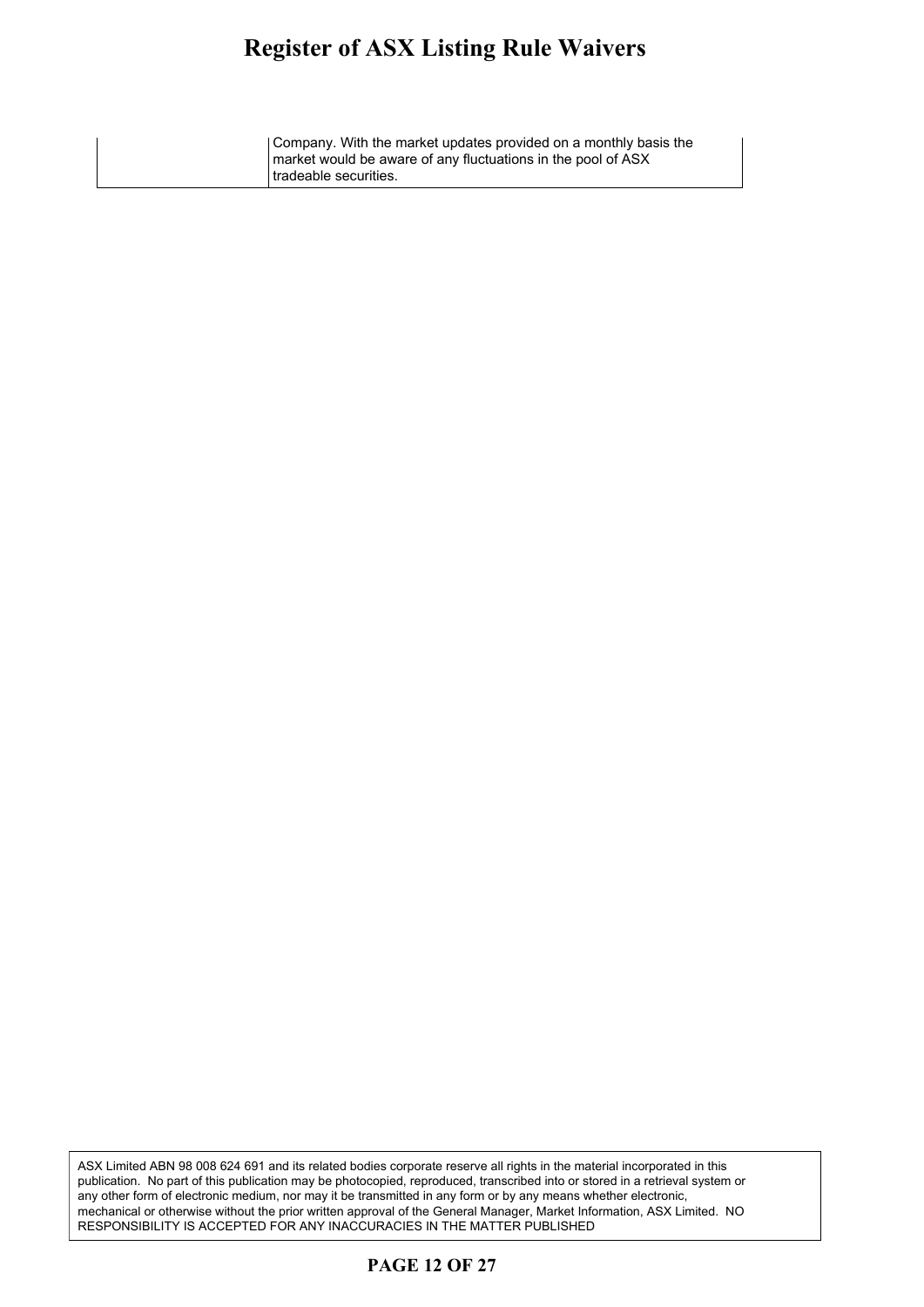

| <b>Rule Number</b>        | 2.8                                                                                                                                                                                                                                                                                                                                                                                                                                                                                                                                                                                                                                                                                                                                                                                                                                                                                              |
|---------------------------|--------------------------------------------------------------------------------------------------------------------------------------------------------------------------------------------------------------------------------------------------------------------------------------------------------------------------------------------------------------------------------------------------------------------------------------------------------------------------------------------------------------------------------------------------------------------------------------------------------------------------------------------------------------------------------------------------------------------------------------------------------------------------------------------------------------------------------------------------------------------------------------------------|
| <b>Date</b>               | 1/03/2022                                                                                                                                                                                                                                                                                                                                                                                                                                                                                                                                                                                                                                                                                                                                                                                                                                                                                        |
| <b>ASX Code</b>           | 5EA                                                                                                                                                                                                                                                                                                                                                                                                                                                                                                                                                                                                                                                                                                                                                                                                                                                                                              |
| <b>Listed Company</b>     | 5E ADVANCED MATERIALS INC.                                                                                                                                                                                                                                                                                                                                                                                                                                                                                                                                                                                                                                                                                                                                                                                                                                                                       |
| <b>Waiver Number</b>      | WLC210373-010                                                                                                                                                                                                                                                                                                                                                                                                                                                                                                                                                                                                                                                                                                                                                                                                                                                                                    |
| <b>Decision</b>           | 1. Based solely on the information provided, ASX Limited ('ASX')<br>grants 5E Advanced Materials, Inc. (the 'Company') a waiver from<br>listing rule 2.8 to the extent necessary to allow the Company not to<br>apply for quotation of fully paid common shares in the Company<br>transferred to the Australian subregister as a result of holders wishing<br>to hold their securities in the form of CDIs, within 10 business days of<br>issue of those CDIs, subject to the following conditions.<br>1.1 The Company provides an Appendix 4A which provides a monthly<br>update of the net changes in the number of common shares over<br>which CDIs are issued.<br>1.2 The Company releases details of this waiver as pre-quotation<br>disclosure.                                                                                                                                            |
| <b>Basis For Decision</b> | <b>Underlying Policy</b><br>Listing rule 2.4 requires that an entity must be granted quotation of all<br>securities in its main class. This ensures fungibility of the entity's<br>securities. There is also transparency and certainty as to number of<br>securities available to be traded in the market and maintains the<br>integrity of ASX market. Listing rule 2.8 states that an entity must<br>apply for quotation of securities to be quoted in a timely manner.                                                                                                                                                                                                                                                                                                                                                                                                                       |
|                           | <b>Present Application</b><br>The Company is incorporated and regulated by the laws of Delaware<br>and will be primarily listed on the National Association of Securities<br>Dealers Automated Quotations ('NASDAQ'). Its shares are not eligible<br>to be settled directly in the Clearing House Electronic Subregister<br>System ('CHESS'), so transactions in the Company's securities on<br>ASX's market will be settled through the use of CDIs created over<br>shares. CDIs will not be created over all of the Company's shares.<br>Shareholders who wish to continue to trade on NASDAQ will continue<br>to hold shares, and shareholders who wish to trade on the ASX<br>market will hold CDIs.<br>CDIs will not exist over all the shares of the Company at any given                                                                                                                  |
|                           | time. The total number of shares on issue therefore will not be the<br>same as the total number of securities immediately available to be<br>traded on ASX's market. Granting quotation to the number of shares<br>over which CDIs have been created, rather than to the total number of<br>shares on issue, will give a more accurate representation of the<br>number of securities that are immediately available to be traded on<br>ASX. Participants in the market on ASX will be better informed about<br>the free float and depth and liquidity of the market for the Company's<br>securities on ASX if only shares over which CDIs have actually been<br>created are quoted.<br>Any movement of securities between ASX and the NASDAQ would be<br>reflected in monthly updates of CDIs on issue to be provided by the<br>Company. With the market updates provided on a monthly basis the |
|                           | market would be aware of any fluctuations in the pool of ASX<br>tradeable securities.                                                                                                                                                                                                                                                                                                                                                                                                                                                                                                                                                                                                                                                                                                                                                                                                            |

### **PAGE 13 OF 27**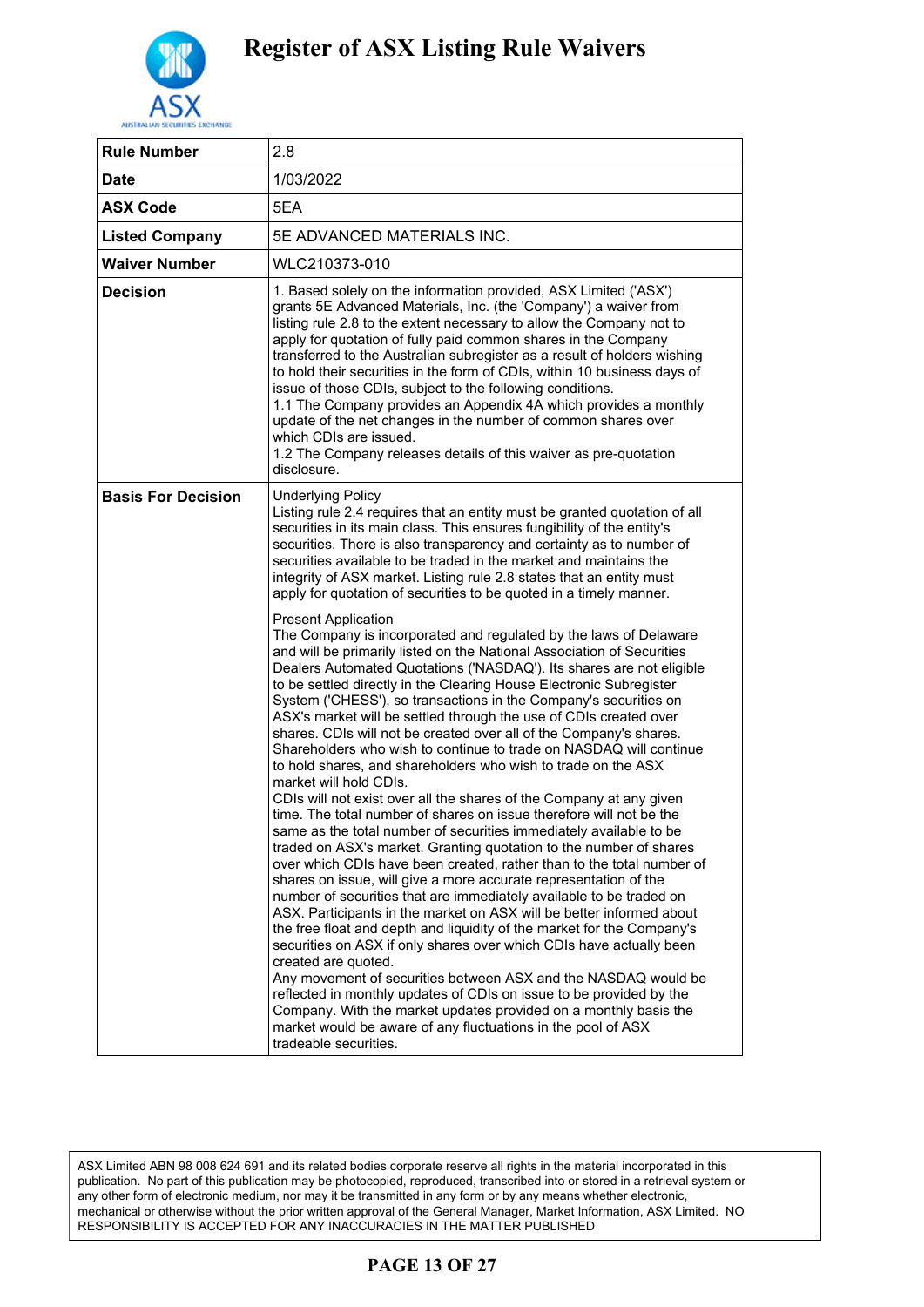

| <b>Rule Number</b>        | 4.2A                                                                                                                                                                                                                                                                                                                                                                                                                                                                                                                                                                                                                                                                                                                                                                                                                                                                                                                                                                                                                                                                                                                                   |
|---------------------------|----------------------------------------------------------------------------------------------------------------------------------------------------------------------------------------------------------------------------------------------------------------------------------------------------------------------------------------------------------------------------------------------------------------------------------------------------------------------------------------------------------------------------------------------------------------------------------------------------------------------------------------------------------------------------------------------------------------------------------------------------------------------------------------------------------------------------------------------------------------------------------------------------------------------------------------------------------------------------------------------------------------------------------------------------------------------------------------------------------------------------------------|
| <b>Date</b>               | 1/03/2022                                                                                                                                                                                                                                                                                                                                                                                                                                                                                                                                                                                                                                                                                                                                                                                                                                                                                                                                                                                                                                                                                                                              |
| <b>ASX Code</b>           | 5EA                                                                                                                                                                                                                                                                                                                                                                                                                                                                                                                                                                                                                                                                                                                                                                                                                                                                                                                                                                                                                                                                                                                                    |
| <b>Listed Company</b>     | 5E ADVANCED MATERIALS INC.                                                                                                                                                                                                                                                                                                                                                                                                                                                                                                                                                                                                                                                                                                                                                                                                                                                                                                                                                                                                                                                                                                             |
| <b>Waiver Number</b>      | WLC210373-011                                                                                                                                                                                                                                                                                                                                                                                                                                                                                                                                                                                                                                                                                                                                                                                                                                                                                                                                                                                                                                                                                                                          |
| <b>Decision</b>           | 1. Based solely on the information provided, ASX Limited ('ASX')<br>grants 5E Advanced Materials, Inc. (the 'Company') a waiver from<br>Listing Rule 4.2A to the extent necessary to permit the Company to<br>not be required to lodge a Half Year Report, subject to the following<br>conditions:<br>1.1. the Company instead lodges with ASX the Form 10-Q it is<br>required to lodge with the United States Securities and Exchange<br>Commission ('SEC') in accordance with its obligations under the<br>relevant US laws and in accordance with the SEC timetable (being<br>within 45 days of the end of each of the first two quarters of each<br>financial year);<br>1.2. the Company also provides ASX a copy of the audit review<br>report when it lodges its Form 10-Q for the second quarter of the<br>financial year.                                                                                                                                                                                                                                                                                                      |
| <b>Basis For Decision</b> | <b>Underlying Policy</b><br>Listing Rules 4.2A and 4.2B require listed entities to lodge half year<br>reports. The financial information required in the half year report is<br>based on the Corporations Act 2001 (Cth) requirements for half yearly<br>financial reports by Australian entities, and for foreign entities must<br>include the equivalent financial reports required by the law of the<br>place of incorporation. There is additional information required to be<br>given in a prescribed format. The prescribed format is intended to<br>facilitate the ready understanding of information and comparison of<br>information provided by different entities. The due date for lodgement<br>of half-year reports with ASX is 2 months after the end of the<br>accounting period.                                                                                                                                                                                                                                                                                                                                       |
|                           | <b>Present Application</b><br>The Company is the successor entity to an existing listed entity being<br>American Pacific Borates Limited ('ABR'). The restructure involves the<br>substitution of a new legal entity for the existing listed entity and is<br>akin to a 'top hat' arrangement. The Company is incorporated in<br>Delaware and, under the laws of Delaware, there is no requirement<br>for the Company to prepare half year reports, but it is instead required<br>to prepare detailed quarterly reports (in the form of a Form 10-Q). The<br>Form 10-Q contains a significant amount of detail and the Form 10-Q<br>for the second quarter will contain an audit review report. Investors<br>will be provided with detailed financial disclosure they would<br>otherwise have received in a half-year report. The Company satisfies<br>the criteria for relief outlined in Guidance Note 4. Guidance Note 4<br>advises that ASX will be guided by considerations such as the<br>inconvenience to the listed company, in satisfying two sets of<br>requirements which are assessed as being not significantly different |

outweighs any detriment to users of the ASX market from non-ASX Limited ABN 98 008 624 691 and its related bodies corporate reserve all rights in the material incorporated in this<br> publication. No part of this publication may be photocopied, reproduced, transcribed into or stored in a retrieval system or any other form of electronic medium, nor may it be transmitted in any form or by any means whether electronic,<br>we sharing the other rise without the miss with a second of the Occasi Marcosca. Market het westing, AQV to niedianical of otherwise without the phor whitten approval of the General Manager, Market find<br>RESPONSIBILITY IS ACCEPTED FOR ANY INACCURACIES IN THE MATTER PUBLISHED mechanical or otherwise without the prior written approval of the General Manager, Market Information, ASX Limited. NO

#### **PAGE 14 OF 27**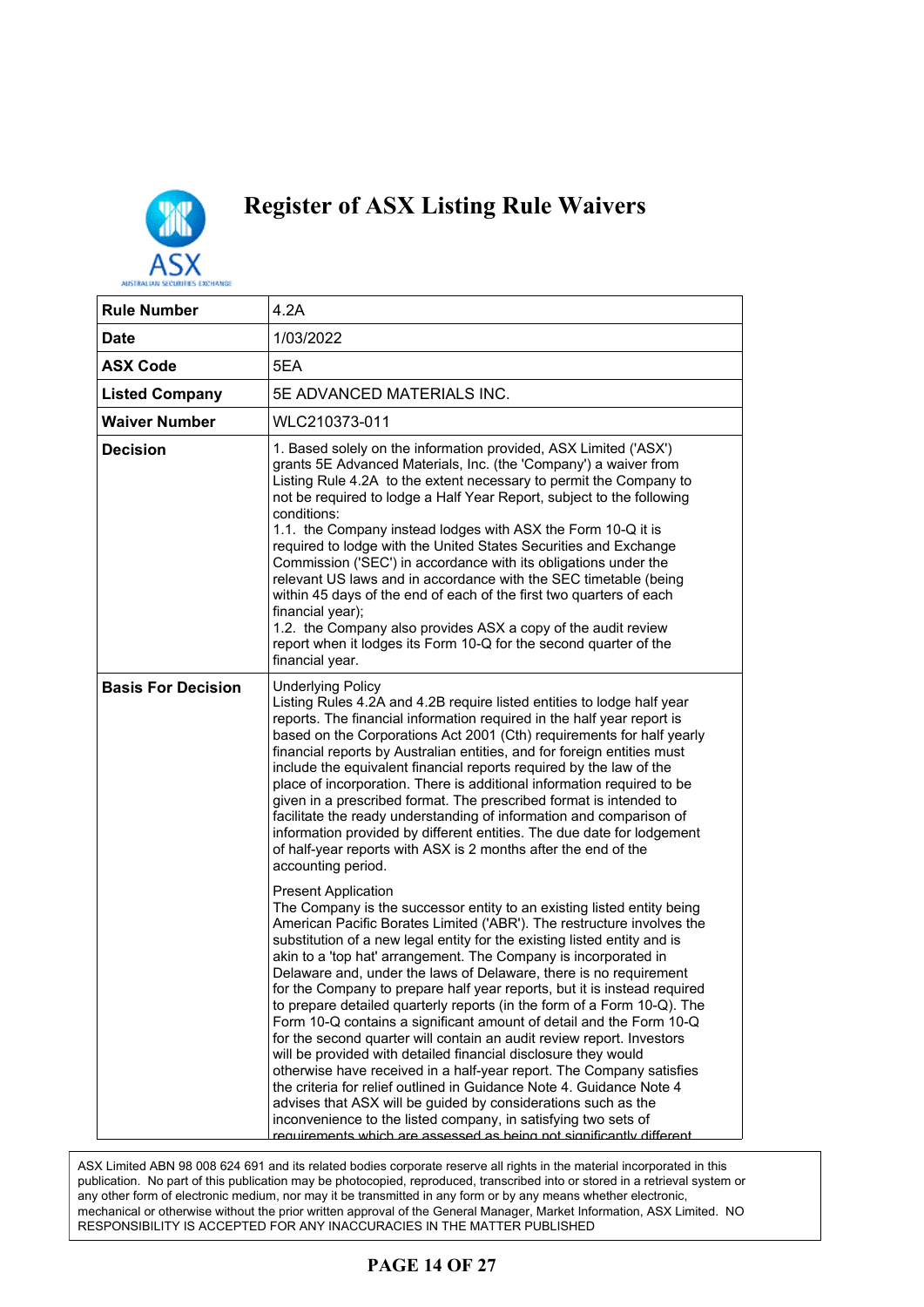#### **Register of ASX Listing Rule Waivers** gistel of  $A$ 5 $A$  listing nuit waivers

requirements which are assessed as being not significantly different, outweighs any detriment to users of the ASX market from nonapplication of ASX requirements and the outcome would be consistent with the underlying purpose of the relevant rule and with the principles that are taken into account in applying the rules generally.

ASX Limited ABN 98 008 624 691 and its related bodies corporate reserve all rights in the material incorporated in this publication. No part of this publication may be photocopied, reproduced, transcribed into or stored in a retrieval system or any other form of electronic medium, nor may it be transmitted in any form or by any means whether electronic, mechanical or otherwise without the prior written approval of the General Manager, Market Information, ASX Limited. NO RESPONSIBILITY IS ACCEPTED FOR ANY INACCURACIES IN THE MATTER PUBLISHED

#### **PAGE 15 OF 27**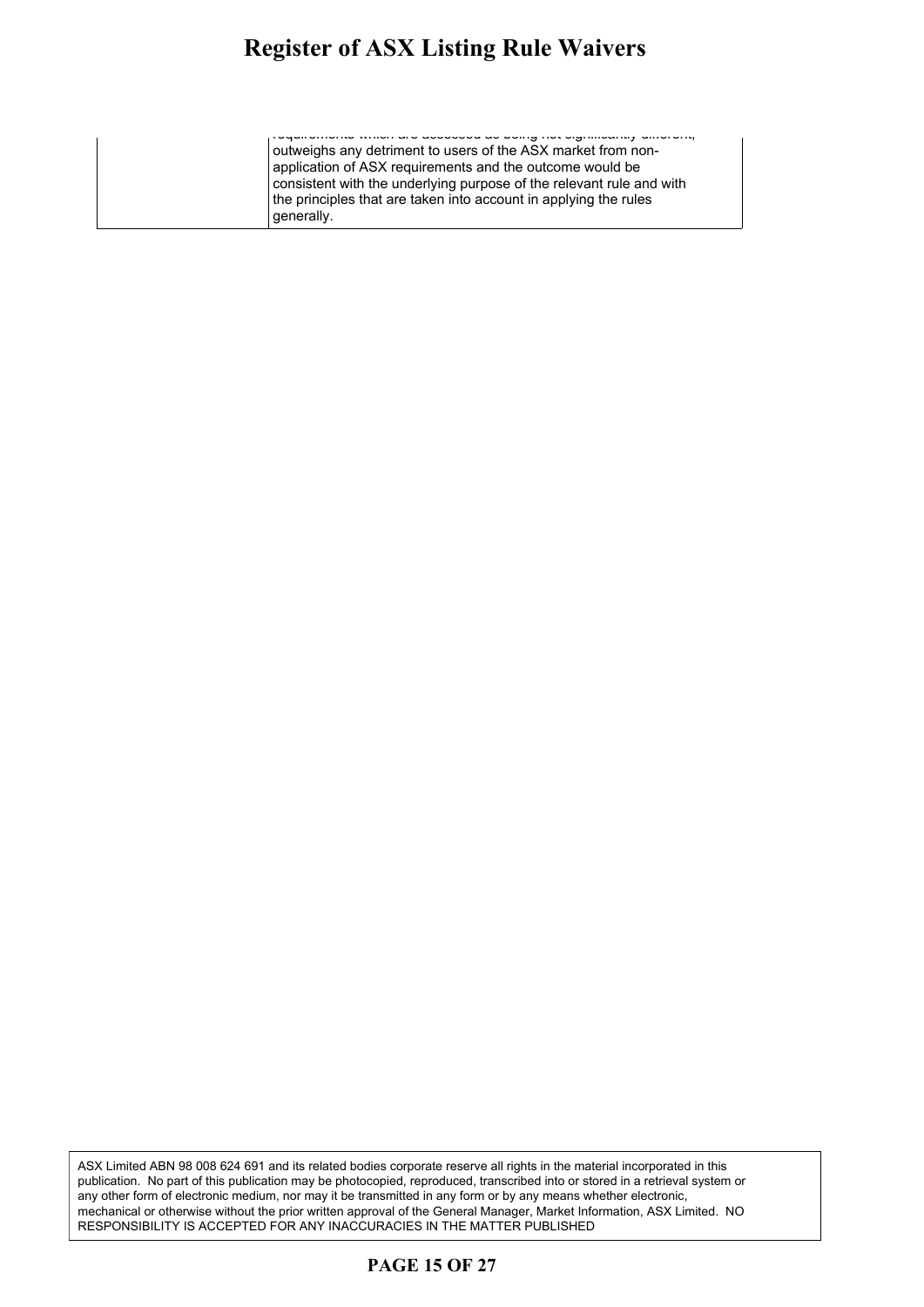

| <b>Rule Number</b>        | 4.2B                                                                                                                                                                                                                                                                                                                                                                                                                                                                                                                                                                                                                                                                                                                                                                                                                                                                                                                                                                                                                                                                                                                                                                                                                                                                                                                                                                                                                   |
|---------------------------|------------------------------------------------------------------------------------------------------------------------------------------------------------------------------------------------------------------------------------------------------------------------------------------------------------------------------------------------------------------------------------------------------------------------------------------------------------------------------------------------------------------------------------------------------------------------------------------------------------------------------------------------------------------------------------------------------------------------------------------------------------------------------------------------------------------------------------------------------------------------------------------------------------------------------------------------------------------------------------------------------------------------------------------------------------------------------------------------------------------------------------------------------------------------------------------------------------------------------------------------------------------------------------------------------------------------------------------------------------------------------------------------------------------------|
| <b>Date</b>               | 1/03/2022                                                                                                                                                                                                                                                                                                                                                                                                                                                                                                                                                                                                                                                                                                                                                                                                                                                                                                                                                                                                                                                                                                                                                                                                                                                                                                                                                                                                              |
| <b>ASX Code</b>           | 5EA                                                                                                                                                                                                                                                                                                                                                                                                                                                                                                                                                                                                                                                                                                                                                                                                                                                                                                                                                                                                                                                                                                                                                                                                                                                                                                                                                                                                                    |
| <b>Listed Company</b>     | 5E ADVANCED MATERIALS INC.                                                                                                                                                                                                                                                                                                                                                                                                                                                                                                                                                                                                                                                                                                                                                                                                                                                                                                                                                                                                                                                                                                                                                                                                                                                                                                                                                                                             |
| <b>Waiver Number</b>      | WLC210373-012                                                                                                                                                                                                                                                                                                                                                                                                                                                                                                                                                                                                                                                                                                                                                                                                                                                                                                                                                                                                                                                                                                                                                                                                                                                                                                                                                                                                          |
| <b>Decision</b>           | 1. Based solely on the information provided, ASX Limited ('ASX')<br>grants 5E Advanced Materials, Inc. (the 'Company') a waiver from<br>Listing Rule 4.2B to the extent necessary to permit the Company to<br>not be required to lodge a Half Year Report, subject to the following<br>conditions:<br>1.1. the Company instead lodges with ASX the Form 10-Q it is<br>required to lodge with the United States Securities and Exchange<br>Commission ('SEC') in accordance with its obligations under the<br>relevant US laws and in accordance with the SEC timetable (being<br>within 45 days of the end of each of the first two quarters of each<br>financial year); and<br>1.2. the Company provides ASX a copy of the audit review report<br>when it lodges its Form 10-Q for the second quarter of the financial<br>year.                                                                                                                                                                                                                                                                                                                                                                                                                                                                                                                                                                                       |
| <b>Basis For Decision</b> | <b>Underlying Policy</b><br>Listing Rules 4.2A and 4.2B require listed entities to lodge half year<br>reports. The financial information required in the half year report is<br>based on the Corporations Act 2001 (Cth) requirements for half yearly<br>financial reports by Australian entities, and for foreign entities must<br>include the equivalent financial reports required by the law of the<br>place of incorporation. There is additional information required to be<br>given in a prescribed format. The prescribed format is intended to<br>facilitate the ready understanding of information and comparison of<br>information provided by different entities. The due date for lodgement<br>of half-year reports with ASX is 2 months after the end of the<br>accounting period.                                                                                                                                                                                                                                                                                                                                                                                                                                                                                                                                                                                                                       |
|                           | <b>Present Application</b><br>The Company is the successor entity to an existing listed entity being<br>American Pacific Borates Limited. The restructure involves the<br>substitution of a new legal entity for the existing listed entity and is<br>akin to a 'top hat' arrangement. The Company is incorporated in<br>Delaware and, under the laws of Delaware, there is no requirement<br>for the Company to prepare half year reports, but it is instead required<br>to prepare detailed quarterly reports (in the form of a Form 10-Q). The<br>Form 10-Q contains a significant amount of detail and the Form 10-Q<br>for the second quarter will contain an audit review report. Investors<br>will be provided with detailed financial disclosure they would<br>otherwise have received in a half-year report. The Company satisfies<br>the criteria for relief outlined in Guidance Note 4. Guidance Note 4<br>advises that ASX will be guided by considerations such as the<br>inconvenience to the listed company in satisfying two sets of<br>requirements which are assessed as being not significantly different<br>outweighing any detriment to users of the ASX market from non-<br>application of ASX requirements, and the outcome would be<br>consistent with the underlying purpose of the relevant rule and with<br>the principles that are taken into account in applying the rules<br>generally. |

### **PAGE 16 OF 27**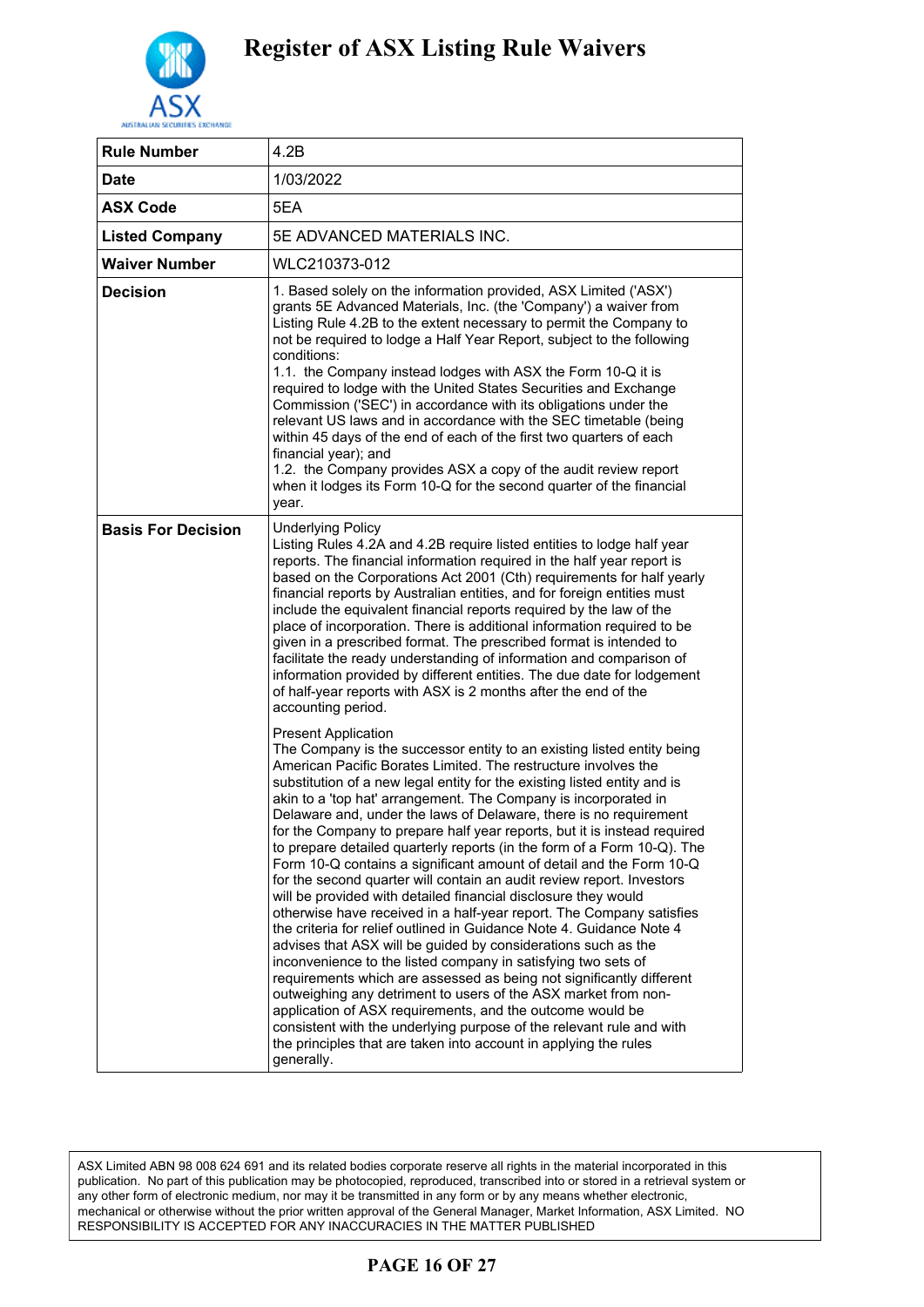

| <b>Rule Number</b>        | 5.3                                                                                                                                                                                                                                                                                                                                                                                                                                                                                                                                                                                                                                                                                                                                                                                                                                                                                                                                                                                                                                                                                                                                                          |
|---------------------------|--------------------------------------------------------------------------------------------------------------------------------------------------------------------------------------------------------------------------------------------------------------------------------------------------------------------------------------------------------------------------------------------------------------------------------------------------------------------------------------------------------------------------------------------------------------------------------------------------------------------------------------------------------------------------------------------------------------------------------------------------------------------------------------------------------------------------------------------------------------------------------------------------------------------------------------------------------------------------------------------------------------------------------------------------------------------------------------------------------------------------------------------------------------|
| <b>Date</b>               | 1/03/2022                                                                                                                                                                                                                                                                                                                                                                                                                                                                                                                                                                                                                                                                                                                                                                                                                                                                                                                                                                                                                                                                                                                                                    |
| <b>ASX Code</b>           | 5EA                                                                                                                                                                                                                                                                                                                                                                                                                                                                                                                                                                                                                                                                                                                                                                                                                                                                                                                                                                                                                                                                                                                                                          |
| <b>Listed Company</b>     | 5E ADVANCED MATERIALS INC.                                                                                                                                                                                                                                                                                                                                                                                                                                                                                                                                                                                                                                                                                                                                                                                                                                                                                                                                                                                                                                                                                                                                   |
| <b>Waiver Number</b>      | WLC210373-013                                                                                                                                                                                                                                                                                                                                                                                                                                                                                                                                                                                                                                                                                                                                                                                                                                                                                                                                                                                                                                                                                                                                                |
| <b>Decision</b>           | 1. Based solely on the information provided, ASX Limited ('ASX')<br>grants 5E Advanced Materials, Inc. (the 'Company') a waiver from<br>Listing Rule 5.3 to the extent necessary to permit the Company to<br>prepare its quarterly activity and expenditure reports under the rules<br>and regulations of the United States Securities and Exchange<br>Commission ('SEC') and file them with ASX at the same time that the<br>Company lodges those documents with the SEC, and in accordance<br>with the following:<br>1.1 as a Form 10-Q in relation to the first, second and third quarter of<br>each financial year of the Company, within 45 days of the end of the<br>relevant quarter; and<br>1.2 in lieu of the fourth quarter of each financial year of the Company,<br>the Company lodges an annual report as a Form 10-K, in accordance<br>with the following depending on the Company's classification:<br>1.2.1 within 60 days (in the case of a Large Accelerated Filer);<br>1.2.2 within 75 days (in the case of an Accelerated Filer); or<br>1.2.3 within 90 days (in the case of a Non-Accelerated Filer),<br>of the end of the fiscal year. |
| <b>Basis For Decision</b> | <b>Underlying Policy</b><br>Listing Rules 5.3 and 5.5 require a mining exploration entity to<br>complete a report concerning each quarter of its financial year and<br>give it to ASX. The information to be provided is prescribed and<br>enhances the continuous disclosure regime by requiring disclosure of<br>mining exploration activities and a summary of the expenditure<br>incurred on those activities. The quarterly activities report and<br>Appendix 5B must be provided within one month of the end of each<br>quarter.                                                                                                                                                                                                                                                                                                                                                                                                                                                                                                                                                                                                                       |
|                           | <b>Present Application</b><br>As set out in Guidance Note 4, ASX may, in very limited<br>circumstances, recognise compliance by a foreign entity which has its<br>primary listing on an overseas exchange with a particular obligation<br>imposed by its home exchange as constituting, in principle, sufficient<br>reason to justify the granting of a waiver from a comparable, but<br>inconsistent, obligation under the ASX Listing Rules. Such a waiver<br>has historically been granted sparingly and the onus is on the<br>applicant to show good cause why it should be granted such a waiver.<br>All applications for such a waiver are considered on their merits on a<br>case by case basis. A non-exhaustive list of matters ASX will guided<br>by in considering such an application are set out in paragraph 3.4 of<br>Guidance Note 4.<br>The Comnany was incornorated under the laws of Delaware LISA                                                                                                                                                                                                                                        |

The Company is regulated by the SEC, and is expected to be listed to be listed to be listed to be listed to be list ASX Limited ABN 98 008 624 691 and its related bodies corporate reserve all rights in the material incorporated in this<br> publication. No part of this publication may be photocopied, reproduced, transcribed into or stored in a retrieval system or any other form of electronic medium, nor may it be transmitted in any form or by any means whether electronic,<br>we sharing the other rise without the miss with a second of the Occasi Marcosca Market Information, AOV Li mechanical or otherwise without the prior written approval of the General Manager, Market Information, ASX Limited. NO<br>PESPONSIBLITY IS ACCEPTED FOR ANY INACCURACIES IN THE MATTER RUPLISHED. RESPONSIBILITY IS ACCEPTED FOR ANY INACCURACIES IN THE MATTER PUBLISHED

### **PAGE 17 OF 27**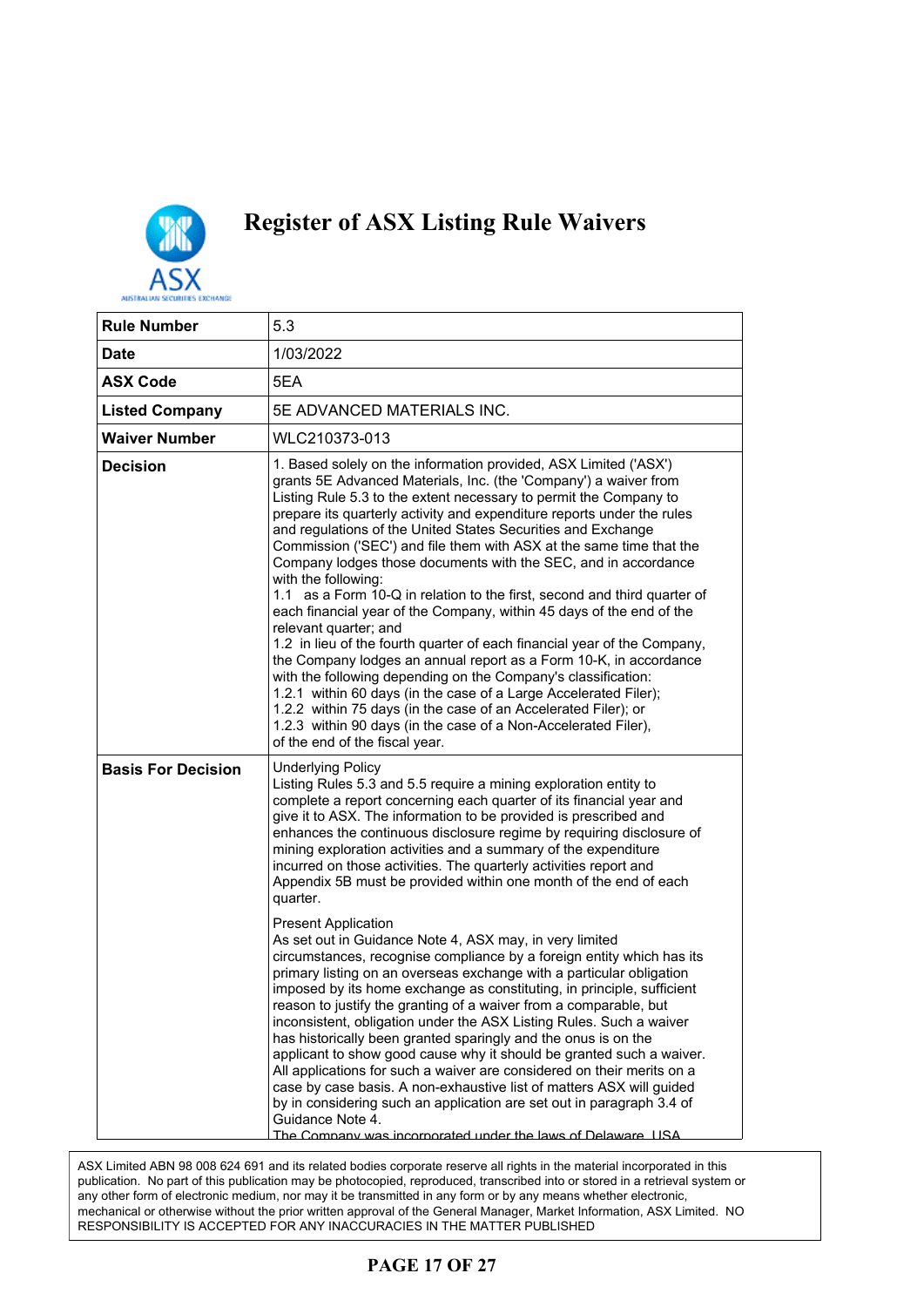#### **Register of ASX Listing Rule Waivers** gistel of  $A$ 5 $A$  listing nuit waivers.

The Company was incorporated under the laws of Delaware, USA. The Company is regulated by the SEC, and is expected to be listed on NASDAQ. The NASDAQ listing will be the Company's primary listing. The Company's operations are based in the USA. The Company is required to lodge quarterly reports under SEC regulations. The SEC quarterly reporting requirements give a longer time frame after the quarter end for lodgement. SEC quarterly reports are required to be lodged within 45 days of the end of each quarter, which amounts to an extension of approximately 15 days. There would be duplication if the Company were required to lodge both Australian and SEC form quarterly reports. The Company is considered to satisfy the criteria for relief outlined in Guidance Note 4 in relation to this particular obligation.

ASX Limited ABN 98 008 624 691 and its related bodies corporate reserve all rights in the material incorporated in this publication. No part of this publication may be photocopied, reproduced, transcribed into or stored in a retrieval system or any other form of electronic medium, nor may it be transmitted in any form or by any means whether electronic, mechanical or otherwise without the prior written approval of the General Manager, Market Information, ASX Limited. NO RESPONSIBILITY IS ACCEPTED FOR ANY INACCURACIES IN THE MATTER PUBLISHED

#### **PAGE 18 OF 27**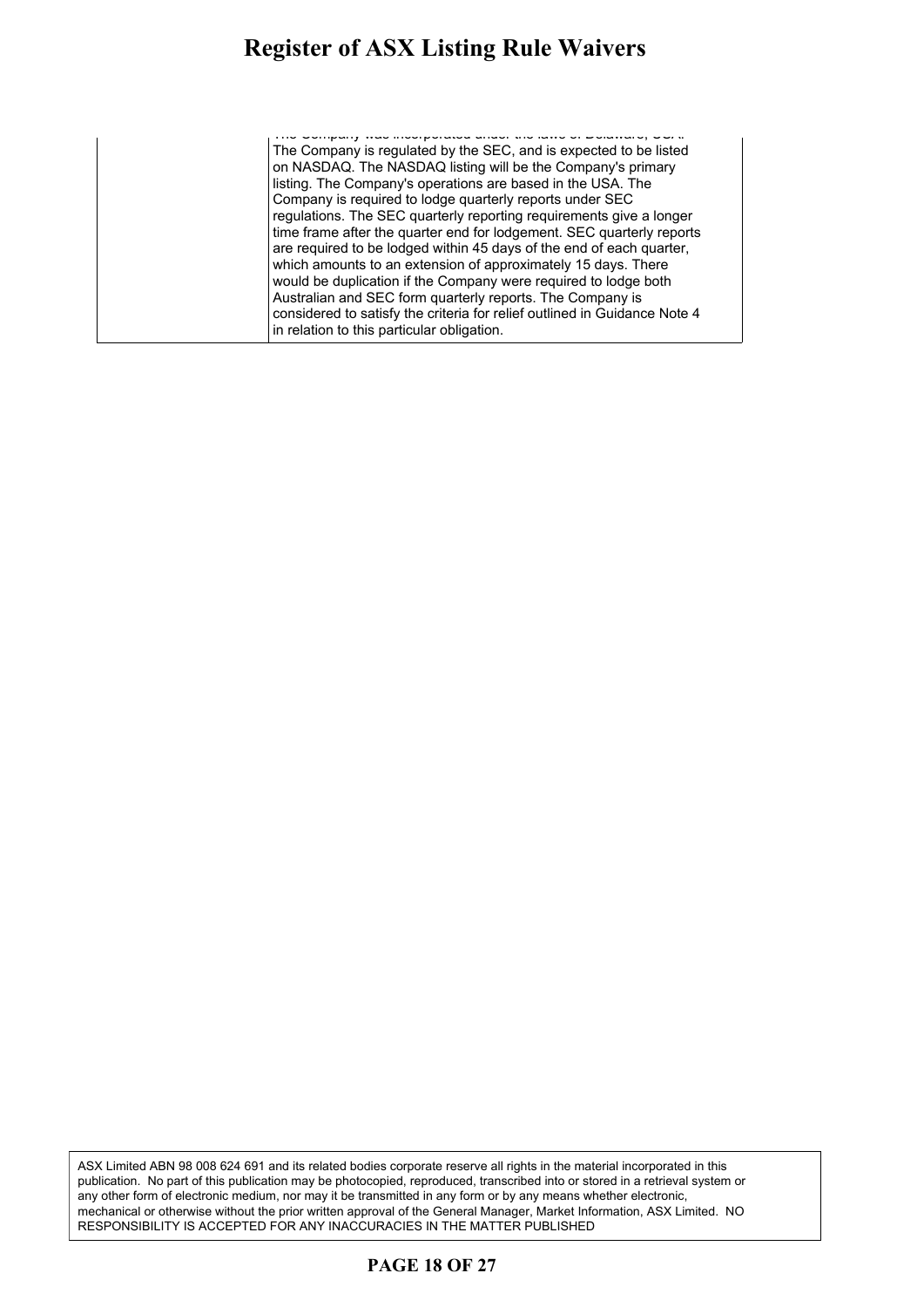

| <b>Rule Number</b>        | 5.5                                                                                                                                                                                                                                                                                                                                                                                                                                                                                                                                                                                                                                                                                                                                                                                                                                                                                                                                                                                                                                                                                                                                                          |
|---------------------------|--------------------------------------------------------------------------------------------------------------------------------------------------------------------------------------------------------------------------------------------------------------------------------------------------------------------------------------------------------------------------------------------------------------------------------------------------------------------------------------------------------------------------------------------------------------------------------------------------------------------------------------------------------------------------------------------------------------------------------------------------------------------------------------------------------------------------------------------------------------------------------------------------------------------------------------------------------------------------------------------------------------------------------------------------------------------------------------------------------------------------------------------------------------|
| <b>Date</b>               | 1/03/2022                                                                                                                                                                                                                                                                                                                                                                                                                                                                                                                                                                                                                                                                                                                                                                                                                                                                                                                                                                                                                                                                                                                                                    |
| <b>ASX Code</b>           | 5EA                                                                                                                                                                                                                                                                                                                                                                                                                                                                                                                                                                                                                                                                                                                                                                                                                                                                                                                                                                                                                                                                                                                                                          |
| <b>Listed Company</b>     | 5E ADVANCED MATERIALS INC.                                                                                                                                                                                                                                                                                                                                                                                                                                                                                                                                                                                                                                                                                                                                                                                                                                                                                                                                                                                                                                                                                                                                   |
| <b>Waiver Number</b>      | WLC210373-014                                                                                                                                                                                                                                                                                                                                                                                                                                                                                                                                                                                                                                                                                                                                                                                                                                                                                                                                                                                                                                                                                                                                                |
| <b>Decision</b>           | 1. Based solely on the information provided, ASX Limited ('ASX')<br>grants 5E Advanced Materials, Inc. (the 'Company') a waiver from<br>Listing Rule 5.5 to the extent necessary to permit the Company to<br>prepare its quarterly activity and expenditure reports under the rules<br>and regulations of the United States Securities and Exchange<br>Commission ('SEC') and file them with ASX at the same time that the<br>Company lodges those documents with the SEC, and in accordance<br>with the following:<br>1.1 as a Form 10-Q in relation to the first, second and third quarter of<br>each financial year of the Company, within 45 days of the end of the<br>relevant quarter; and<br>1.2 in lieu of the fourth quarter of each financial year of the Company,<br>the Company lodges an annual report as a Form 10-K, in accordance<br>with the following depending on the Company's classification:<br>1.2.1 within 60 days (in the case of a Large Accelerated Filer);<br>1.2.2 within 75 days (in the case of an Accelerated Filer); or<br>1.2.3 within 90 days (in the case of a Non-Accelerated Filer),<br>of the end of the fiscal year. |
| <b>Basis For Decision</b> | <b>Underlying Policy</b><br>As set out in Guidance Note 4, ASX may, in very limited<br>circumstances, recognise compliance by a foreign entity which has its<br>primary listing on an overseas exchange with a particular obligation<br>imposed by its home exchange as constituting, in principle, sufficient<br>reason to justify the granting of a waiver from a comparable, but<br>inconsistent, obligation under the ASX Listing Rules. Such a waiver<br>has historically been granted sparingly and the onus is on the<br>applicant to show good cause why it should be granted such a waiver.<br>All applications for such a waiver are considered on their merits on a<br>case by case basis. A non-exhaustive list of matters ASX will guided<br>by in considering such an application are set out in paragraph 3.4 of<br>Guidance Note 4.<br><b>Present Application</b>                                                                                                                                                                                                                                                                            |
|                           | The Company was incorporated under the laws of Delaware, USA.<br>The Company is regulated by the SEC, and is expected to be listed<br>on NASDAQ. The NASDAQ listing will be the Company's primary<br>listing. The Company's operations are based in the USA. The<br>Company is required to lodge quarterly reports under SEC<br>regulations. The SEC quarterly reporting requirements give a longer<br>time frame after the quarter end for lodgement. SEC quarterly reports<br>are required to be lodged within 45 days of the end of each quarter,<br>which amounts to an extension of approximately 15 days. There<br>would be duplication if the Company were required to lodge both<br>Australian and SEC form quarterly reports. The Company is<br>considered to satisfy the criteria for relief outlined in Guidance Note 4<br>in relation to this particular obligation.                                                                                                                                                                                                                                                                             |

### **PAGE 19 OF 27**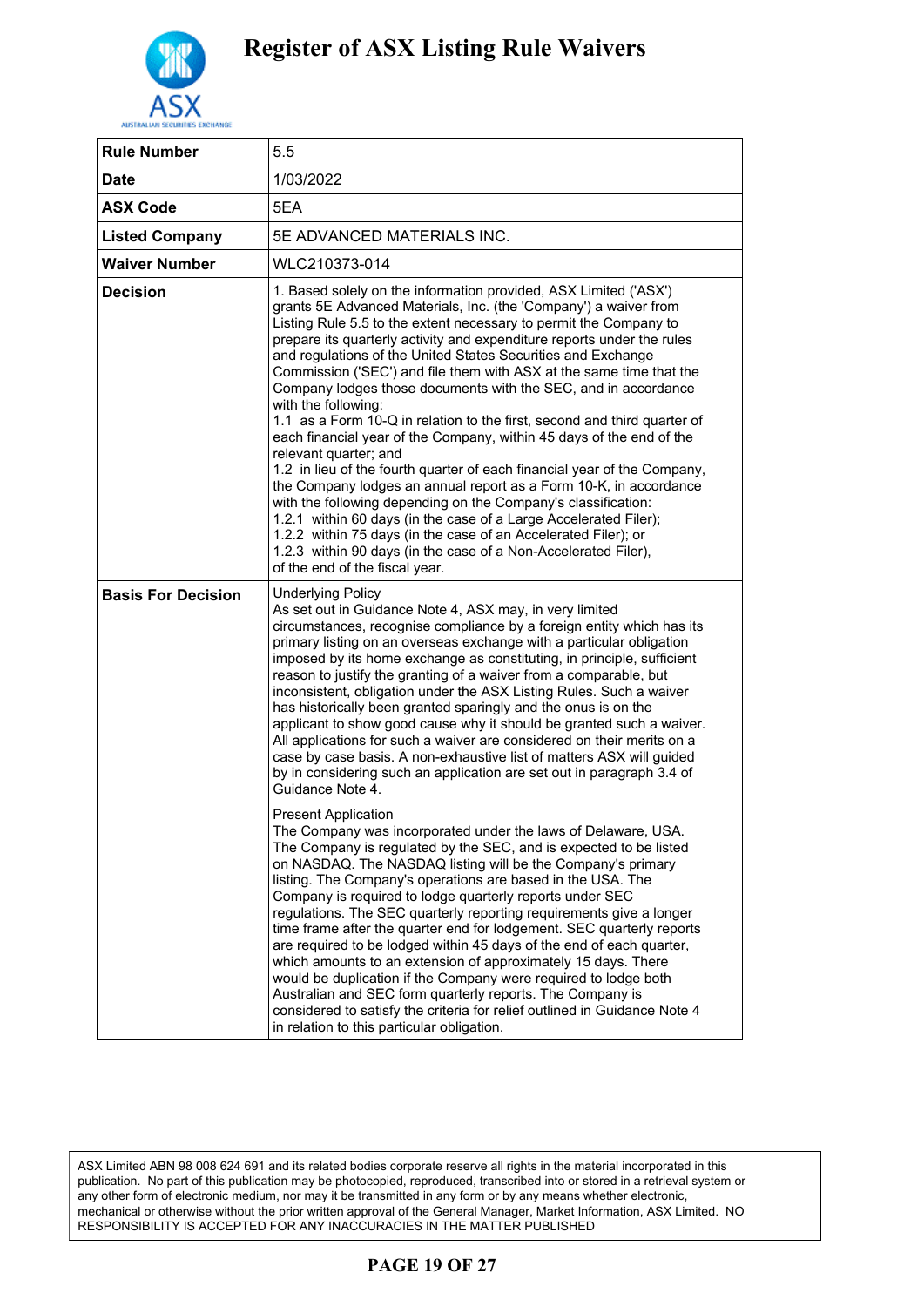

| <b>Rule Number</b>        | 6.10.3                                                                                                                                                                                                                                                                                                                                                                                                                                               |
|---------------------------|------------------------------------------------------------------------------------------------------------------------------------------------------------------------------------------------------------------------------------------------------------------------------------------------------------------------------------------------------------------------------------------------------------------------------------------------------|
| <b>Date</b>               | 1/03/2022                                                                                                                                                                                                                                                                                                                                                                                                                                            |
| <b>ASX Code</b>           | 5EA                                                                                                                                                                                                                                                                                                                                                                                                                                                  |
| <b>Listed Company</b>     | 5E ADVANCED MATERIALS INC.                                                                                                                                                                                                                                                                                                                                                                                                                           |
| <b>Waiver Number</b>      | WLC210373-015                                                                                                                                                                                                                                                                                                                                                                                                                                        |
| <b>Decision</b>           | Based solely on the information provided, ASX Limited grants 5E<br>Advanced Materials, Inc. (the 'Company') a waiver from Listing Rule<br>6.10.3 to the extent necessary to permit the Company to comply with<br>the laws of Delaware on security holders' rights to vote.                                                                                                                                                                           |
| <b>Basis For Decision</b> | <b>Underlying Policy</b><br>Listing Rule 6.10.3 provides that an entity may only remove or change<br>a security holder's right to vote in limited cases. In the case of the<br>voting right, the entity may do so where the person became the holder<br>of the securities after the time determined under the Corporations Act<br>2001 (Cth) as the "specified time" for deciding voting rights at a<br>meeting. The rule supports market integrity. |
|                           | <b>Present Application</b><br>The Company is incorporated under the laws of Delaware. That law,<br>rather than the Corporations Act 2001 (Cth), provides the method of<br>determining whether a shareholder is entitled to vote at a security<br>holders' meeting. A waiver from Listing Rule 6.10.3 is granted to<br>permit the Company to comply with the law of its home jurisdiction on<br>this subject.                                         |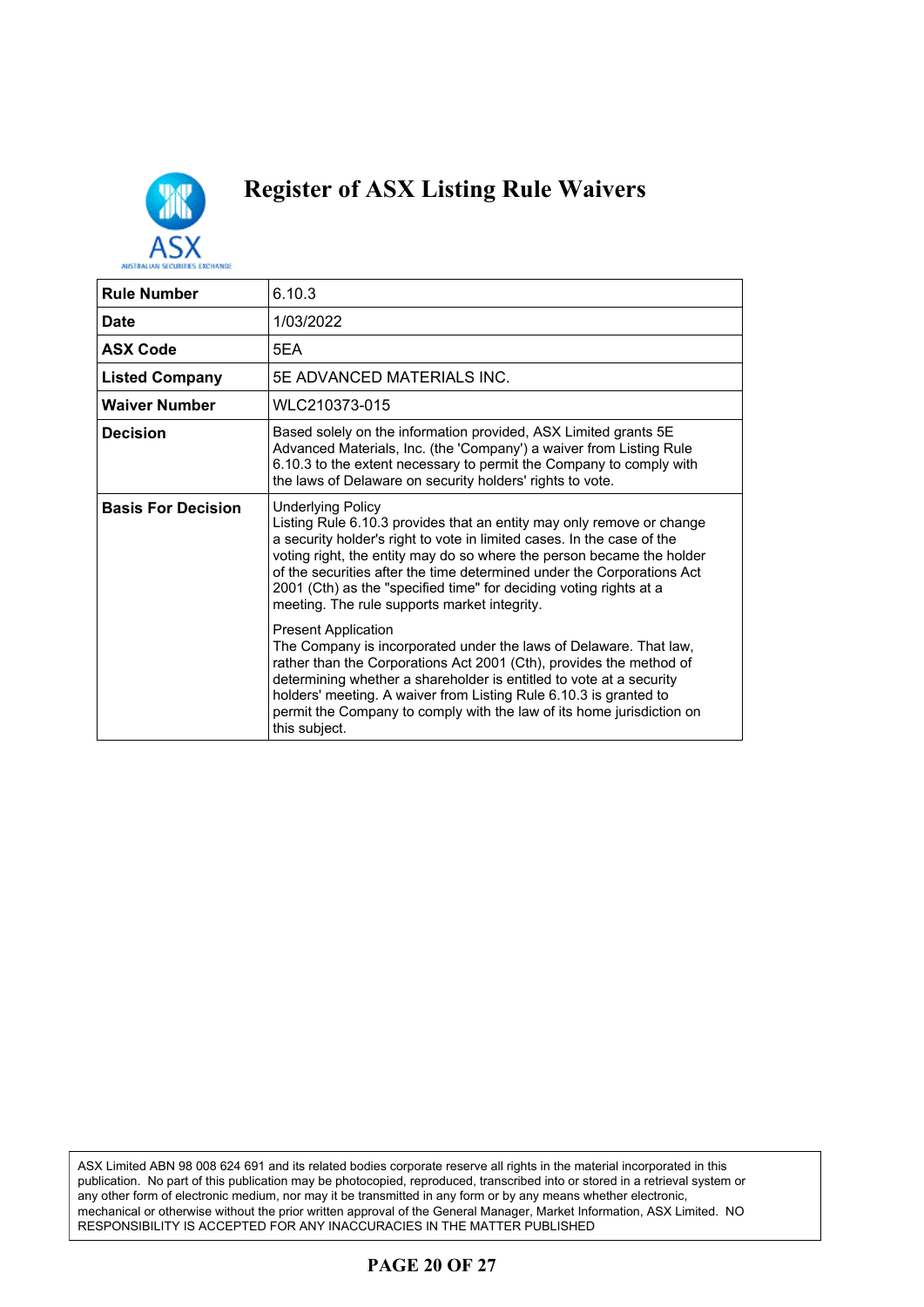

| <b>Rule Number</b>        | 6.23.3                                                                                                                                                                                                                                                                                                                                                                                                                                                                                                                                                                                                                                                                                                                                                                                                                                                                                                                                                                                                                                                                                                                                                                                                                                                                           |
|---------------------------|----------------------------------------------------------------------------------------------------------------------------------------------------------------------------------------------------------------------------------------------------------------------------------------------------------------------------------------------------------------------------------------------------------------------------------------------------------------------------------------------------------------------------------------------------------------------------------------------------------------------------------------------------------------------------------------------------------------------------------------------------------------------------------------------------------------------------------------------------------------------------------------------------------------------------------------------------------------------------------------------------------------------------------------------------------------------------------------------------------------------------------------------------------------------------------------------------------------------------------------------------------------------------------|
| <b>Date</b>               | 11/03/2022                                                                                                                                                                                                                                                                                                                                                                                                                                                                                                                                                                                                                                                                                                                                                                                                                                                                                                                                                                                                                                                                                                                                                                                                                                                                       |
| <b>ASX Code</b>           | SPT                                                                                                                                                                                                                                                                                                                                                                                                                                                                                                                                                                                                                                                                                                                                                                                                                                                                                                                                                                                                                                                                                                                                                                                                                                                                              |
| <b>Listed Company</b>     | <b>SPLITIT PAYMENTS LTD</b>                                                                                                                                                                                                                                                                                                                                                                                                                                                                                                                                                                                                                                                                                                                                                                                                                                                                                                                                                                                                                                                                                                                                                                                                                                                      |
| <b>Waiver Number</b>      | WLC220028-001                                                                                                                                                                                                                                                                                                                                                                                                                                                                                                                                                                                                                                                                                                                                                                                                                                                                                                                                                                                                                                                                                                                                                                                                                                                                    |
| <b>Decision</b>           | 1. Subject to Resolution 2 and based solely on the information<br>provided, ASX Limited ('ASX') grants Splitit Payments Ltd (the<br>'Company') a waiver from Listing Rule 6.23.3 to permit the Company<br>to do the following:<br>1.1 reduce the exercise price of 6,500,001 warrants each currently<br>with an exercise price of A\$1.30 issued to its financier, to the volume<br>weighted average price ('VWAP') of the Company's shares traded on<br>ASX over five (5) consecutive trading days on which trades occurred<br>immediately prior to the date on which a revised funding facility with<br>the Company's current lender becomes effective (the 'Amended<br>Exercise Price'); and<br>1.2 reduce the exercise price of 2,166,667 warrants currently with an<br>exercise price of A\$1.30 to the Amended Exercise Price,<br>together, the 'Warrants'.<br>2. The waiver in Resolution 1 is granted on the following conditions:<br>2.1 the Company obtains shareholder approval for the proposed<br>amendments to the Warrants; and<br>2.2 the notice of meeting seeking shareholder approval includes<br>explanatory information satisfactory to ASX including, at a minimum, a<br>clear explanation of the rationale for the proposed amendment to the<br>Warrants. |
| <b>Basis For Decision</b> | <b>Underlying Policy</b><br>Listing rule 6.23.3 stipulates that changes to option terms which have<br>the effect of reducing the exercise price, increasing the exercise<br>period or increasing the number of securities received on exercise are<br>prohibited. These terms are considered to be so fundamental and<br>integral to the terms of the options when granted that they cannot be<br>changed even with the approval of shareholders. These option terms<br>determine the intrinsic value (if any) which may be attributed to the<br>options. The valuation of the options and investors' decisions whether<br>to buy, hold, sell, or exercise the options depends upon investors<br>having certainty as to the terms of the options. To ensure the integrity<br>of the market, any changes to the fundamental terms of the options<br>are prohibited.<br><b>Present Application</b><br>The Company has entered into a funding facility pursuant to which it<br>has agreed to issue 13,000,002 unquoted warrants. In connection                                                                                                                                                                                                                                      |
|                           | with a renegotiation of the funding facility, the Company has sought a<br>waiver from Listing Rule 6.23.3 to enable it to amend the terms of<br>8,666,668 issued warrants (the 'Warrants') by reducing the exercise<br>price to a price which is calculated on the VWAP of the Company's<br>shares traded on ASX over five (5) consecutive trading days on which<br>trades occurred immediately prior to the date on which its revised<br>funding facility becomes effective. The proposed amendments will<br>reduce the exercise price of the Warrants and therefore Listing Rule<br>6.23.3 applies. The Company proposes to seek shareholder approval<br>for the reduction of the exercise price of the Warrants. The Warrants<br>represent 1.84% of the number of fully paid ordinary shares on issue.<br>All other terms of the Warrants remain the same. It is proposed to<br>grant the waiver from Listing Rule 6.23.3 conditional on the<br>Company's shareholders approving the change and satisfactory                                                                                                                                                                                                                                                                  |

### **PAGE 21 OF 27**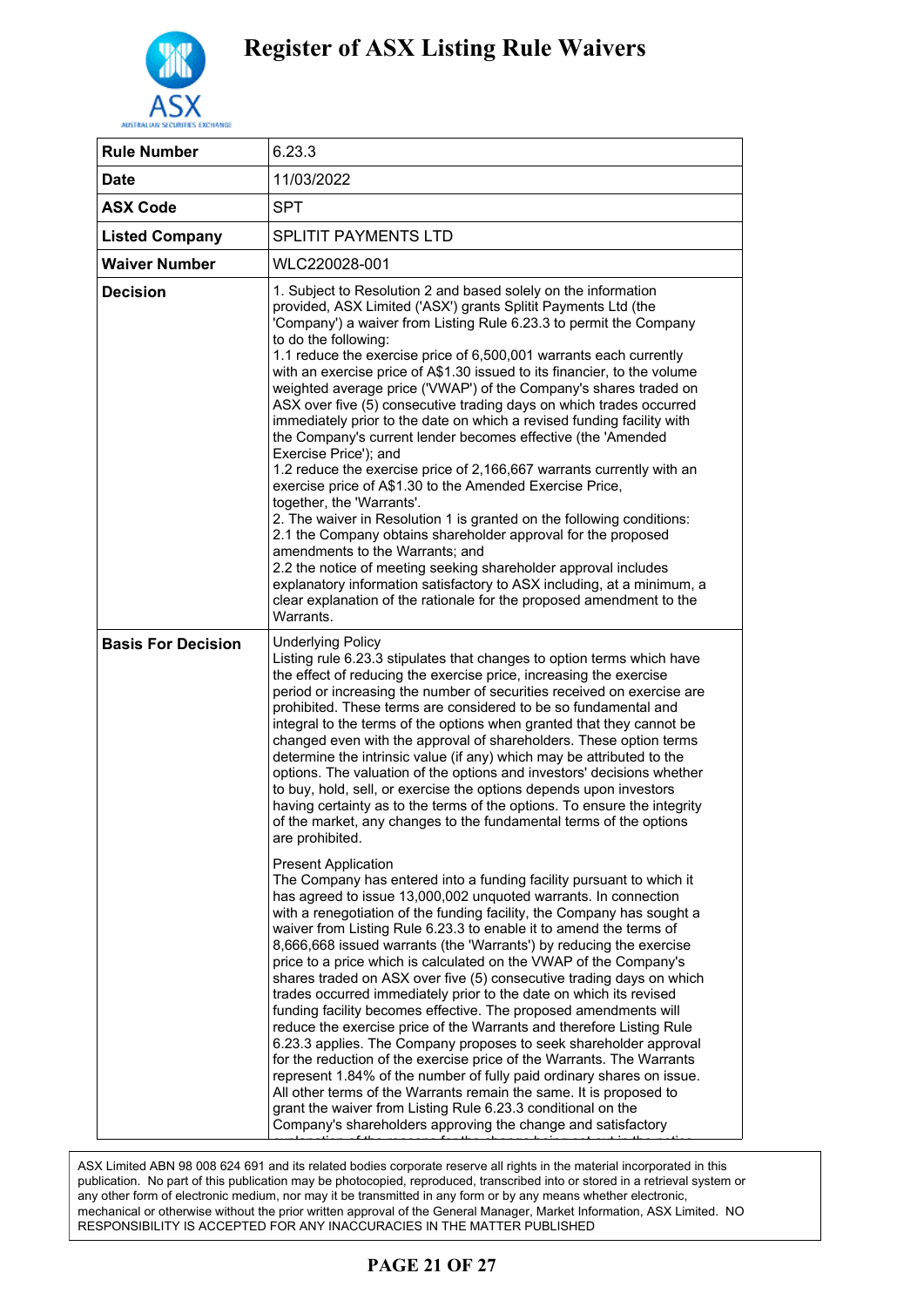#### **Register of ASX Listing Rule Waivers**  $\alpha$ ister of ASV Listing Rule Waivers for the reduction of the exercise price of the Warrants.

explanation of the reasons for the change being set out in the notice of meeting.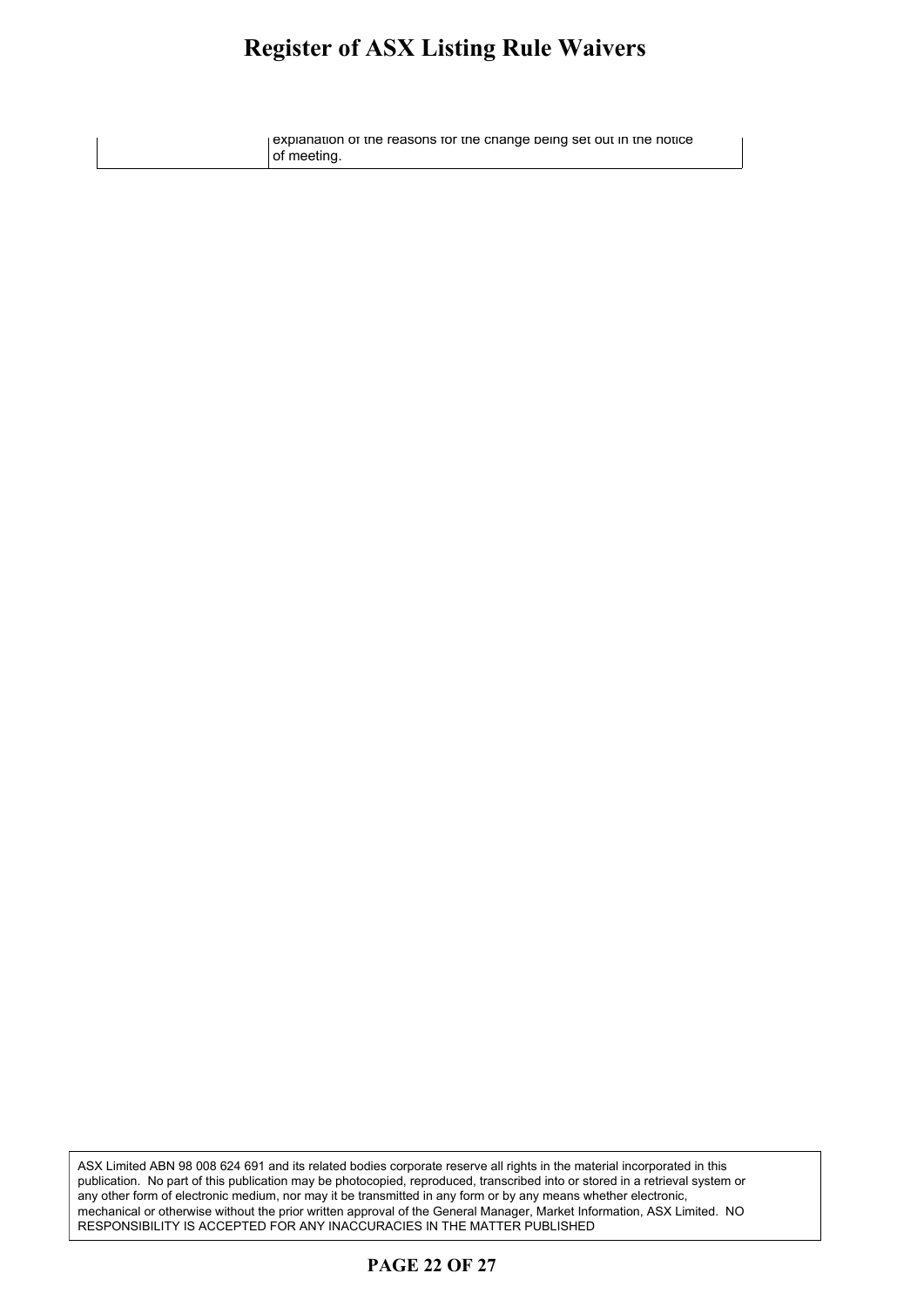

| <b>Rule Number</b>        | 6.24                                                                                                                                                                                                                                                                                                                                                                                                                                                                                                                                                                                                                                                                                                                                                                                                                                                                                                                                                                                                                                                                                                                                                                                                                                                                                                                                                                                                                                                                                                                                                                                          |
|---------------------------|-----------------------------------------------------------------------------------------------------------------------------------------------------------------------------------------------------------------------------------------------------------------------------------------------------------------------------------------------------------------------------------------------------------------------------------------------------------------------------------------------------------------------------------------------------------------------------------------------------------------------------------------------------------------------------------------------------------------------------------------------------------------------------------------------------------------------------------------------------------------------------------------------------------------------------------------------------------------------------------------------------------------------------------------------------------------------------------------------------------------------------------------------------------------------------------------------------------------------------------------------------------------------------------------------------------------------------------------------------------------------------------------------------------------------------------------------------------------------------------------------------------------------------------------------------------------------------------------------|
| <b>Date</b>               | 8/03/2022                                                                                                                                                                                                                                                                                                                                                                                                                                                                                                                                                                                                                                                                                                                                                                                                                                                                                                                                                                                                                                                                                                                                                                                                                                                                                                                                                                                                                                                                                                                                                                                     |
| <b>ASX Code</b>           | USQ                                                                                                                                                                                                                                                                                                                                                                                                                                                                                                                                                                                                                                                                                                                                                                                                                                                                                                                                                                                                                                                                                                                                                                                                                                                                                                                                                                                                                                                                                                                                                                                           |
| <b>Listed Company</b>     | US STUDENT HOUSING REIT                                                                                                                                                                                                                                                                                                                                                                                                                                                                                                                                                                                                                                                                                                                                                                                                                                                                                                                                                                                                                                                                                                                                                                                                                                                                                                                                                                                                                                                                                                                                                                       |
| <b>Waiver Number</b>      | WLC210372-001                                                                                                                                                                                                                                                                                                                                                                                                                                                                                                                                                                                                                                                                                                                                                                                                                                                                                                                                                                                                                                                                                                                                                                                                                                                                                                                                                                                                                                                                                                                                                                                 |
| <b>Decision</b>           | Based solely on the information provided, ASX Limited ('ASX') grants<br>US Student Housing REIT ('USQ) a waiver from listing rule 6.24 in<br>respect of clause 1 of Appendix 6A to the extent necessary that the<br>rate of a distribution need not be advised to ASX when the distribution<br>record date is announced, on condition that an estimated distribution<br>rate is advised to ASX at that time and the actual rate is advised to<br>ASX as soon as it becomes known.                                                                                                                                                                                                                                                                                                                                                                                                                                                                                                                                                                                                                                                                                                                                                                                                                                                                                                                                                                                                                                                                                                             |
| <b>Basis For Decision</b> | <b>Underlying Policy</b><br>Listing Rule 6.24 prescribes that listed entities must follow mandatory<br>timetables in Appendix 6A for various corporate actions, including the<br>declaration of dividends or distributions. Compliance with timetables<br>ensures that investors are able to determine their entitlements, trading<br>may take place on a basis where participants in the market have<br>certainty as to whether they will be entitled to participate in the<br>corporate action, and ASX's trading and settlement systems can<br>accommodate the proposed corporate action. This ensures that an<br>orderly market is maintained. Under clause 1 of Appendix 6A, a listed<br>entity must announce a dividend or distribution rate 4 business days<br>before the record date. The note to clause 1 of Appendix 6A<br>contemplates that if an entity does not know the actual amount of the<br>dividend or distribution at the time of the announcement, it may<br>include in Appendix 3A.1 the estimated amount of the dividend or<br>distribution. If it does so, it must notify ASX immediately of the final<br>amount of the dividend or distribution after it is determined.<br><b>Present Application</b><br>USQ is seeking listing on ASX and must distribute all income for tax<br>reasons, but any such amounts can only be estimated before the<br>applicable record date. This waiver allows an estimated distribution<br>rate to be announced before the record date, provided that the actual<br>distribution rate is advised to ASX as soon as it becomes known. |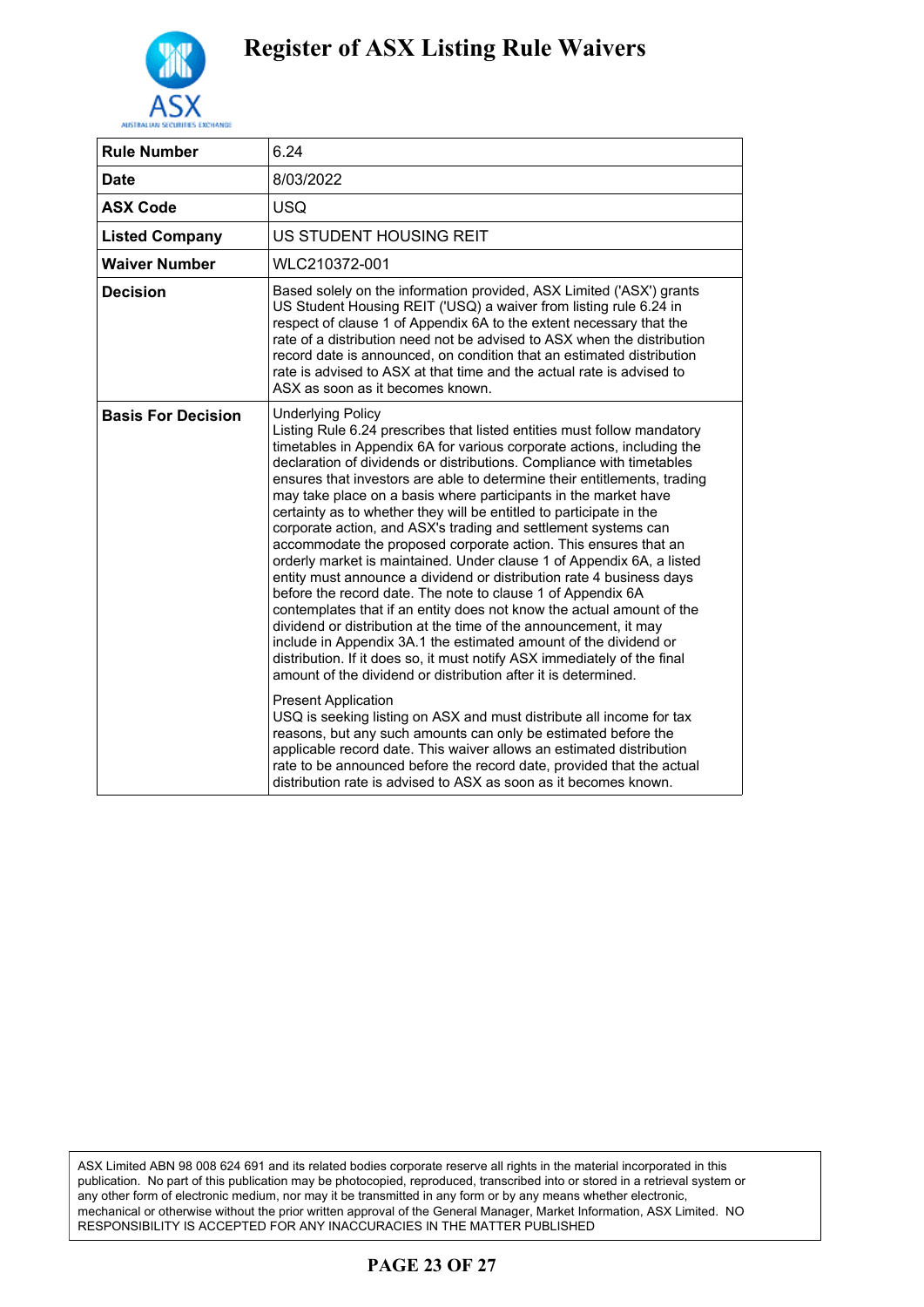

| <b>Rule Number</b>        | 7.26.2                                                                                                                                                                                                                                                                                                                                                                                                                                                                                                                                                                                                                                                                                       |
|---------------------------|----------------------------------------------------------------------------------------------------------------------------------------------------------------------------------------------------------------------------------------------------------------------------------------------------------------------------------------------------------------------------------------------------------------------------------------------------------------------------------------------------------------------------------------------------------------------------------------------------------------------------------------------------------------------------------------------|
| <b>Date</b>               | 1/03/2022                                                                                                                                                                                                                                                                                                                                                                                                                                                                                                                                                                                                                                                                                    |
| <b>ASX Code</b>           | 5EA                                                                                                                                                                                                                                                                                                                                                                                                                                                                                                                                                                                                                                                                                          |
| <b>Listed Company</b>     | 5E ADVANCED MATERIALS INC.                                                                                                                                                                                                                                                                                                                                                                                                                                                                                                                                                                                                                                                                   |
| <b>Waiver Number</b>      | WLC210373-018                                                                                                                                                                                                                                                                                                                                                                                                                                                                                                                                                                                                                                                                                |
| <b>Decision</b>           | Based solely on the information provided, ASX Limited ('ASX') grants<br>5E Advanced Materials, Inc. (the 'Company') a waiver from Listing<br>Rule 7.26.2 to the extent necessary to permit the Company's By-laws<br>not to have a provision causing former holders of cancelled or<br>forfeited shares to remain liable (in the absence of the approval of the<br>holders or ordinary shares) for any amount called but unpaid on the<br>shares despite the fact that they have been forfeited, on the condition<br>that the Company undertakes not to issue partly paid shares without<br>the written consent of ASX. The undertaking is to be given and<br>executed in the form of a deed. |
| <b>Basis For Decision</b> | <b>Underlying Policy</b><br>Listing Rule 7.26.2 requires that under an entity's constitution, the<br>holder of a partly paid share must remain liable for any amount called<br>but unpaid, despite the fact that the shares have been forfeited,<br>unless approved by holders of ordinary shares pursuant to Listing<br>Rule 7.26.3. This rule supports the binding nature of call obligations<br>for partly paid shares issued by limited liability companies.                                                                                                                                                                                                                             |
|                           | <b>Present Application</b><br>The Company is incorporated in Delaware and regulated by US law.<br>Liability for unpaid and partly paid shares is governed by the<br>Delaware General Corporation Law, specifically section 162 which<br>provides that a stockholder (including any former stockholder) is liable<br>to pay any unpaid amounts on any shares. The Company has no<br>partly paid shares on issue and will provide ASX with an undertaking<br>not to issue any partly paid shares in the future, without the prior<br>written consent of ASX.                                                                                                                                   |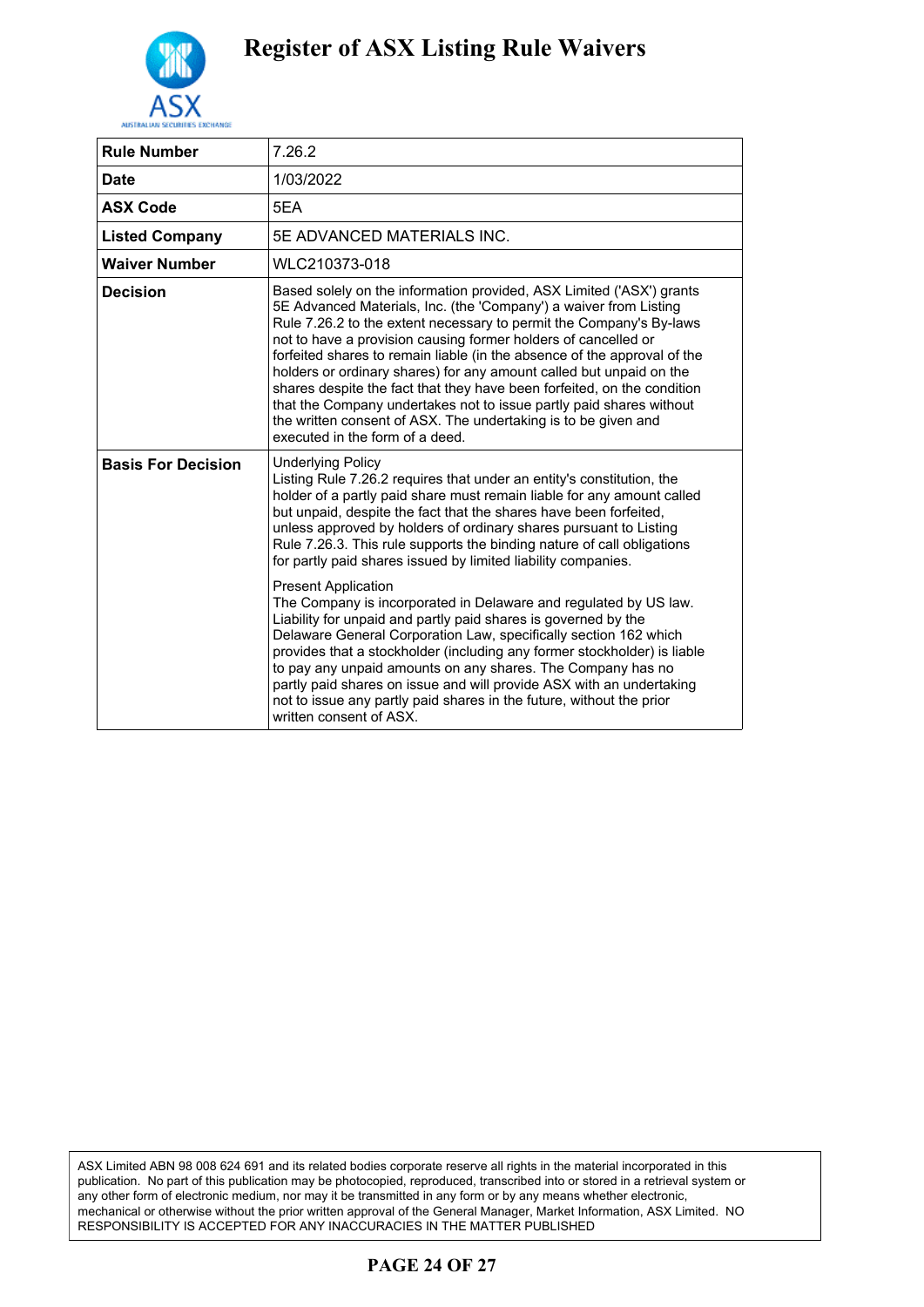

| <b>Rule Number</b>        | 10.18                                                                                                                                                                                                                                                                                                                                                                                                                                                                                                                                               |
|---------------------------|-----------------------------------------------------------------------------------------------------------------------------------------------------------------------------------------------------------------------------------------------------------------------------------------------------------------------------------------------------------------------------------------------------------------------------------------------------------------------------------------------------------------------------------------------------|
| <b>Date</b>               | 15/03/2022                                                                                                                                                                                                                                                                                                                                                                                                                                                                                                                                          |
| <b>ASX Code</b>           | OGC                                                                                                                                                                                                                                                                                                                                                                                                                                                                                                                                                 |
| <b>Listed Company</b>     | OCEANAGOLD CORPORATION                                                                                                                                                                                                                                                                                                                                                                                                                                                                                                                              |
| <b>Waiver Number</b>      | WLC220027-001                                                                                                                                                                                                                                                                                                                                                                                                                                                                                                                                       |
| <b>Decision</b>           | Based solely on the information provided, ASX Limited ('ASX') grant<br>OceanaGold Corporation (the 'Company') a waiver from listing rule<br>10.18 to the extent necessary to permit the Company upon a change<br>of control to pay termination benefits to Gerard Bond and Scott<br>Sullivan pursuant to the terms of the Company's employment<br>contracts.                                                                                                                                                                                        |
| <b>Basis For Decision</b> | <b>Underlying Policy</b><br>An entity must ensure that no officer will be entitled to termination<br>benefits or any increase in them if a change occurs in the<br>shareholding or control of the listed entity. This prevents the use of<br>termination payments as a poison pill or golden parachute and<br>supports the takeover regime in Corporations Act 2001 (Cth).                                                                                                                                                                          |
|                           | <b>Present Application</b><br>The Company is a Canadian incorporated entity and listed on TSX<br>and ASX. A waiver is granted so that the Company's employment<br>contracts with its existing officer, Scott Sullivan and President and<br>CEO-elect. Gerard Bond can be amended in accordance with the<br>usual market custom and laws of its home jurisdiction. This is<br>considered to be a permissible departure from the principle of the rule<br>to allow the Company to enter into or amend the contractual<br>obligations to its officers. |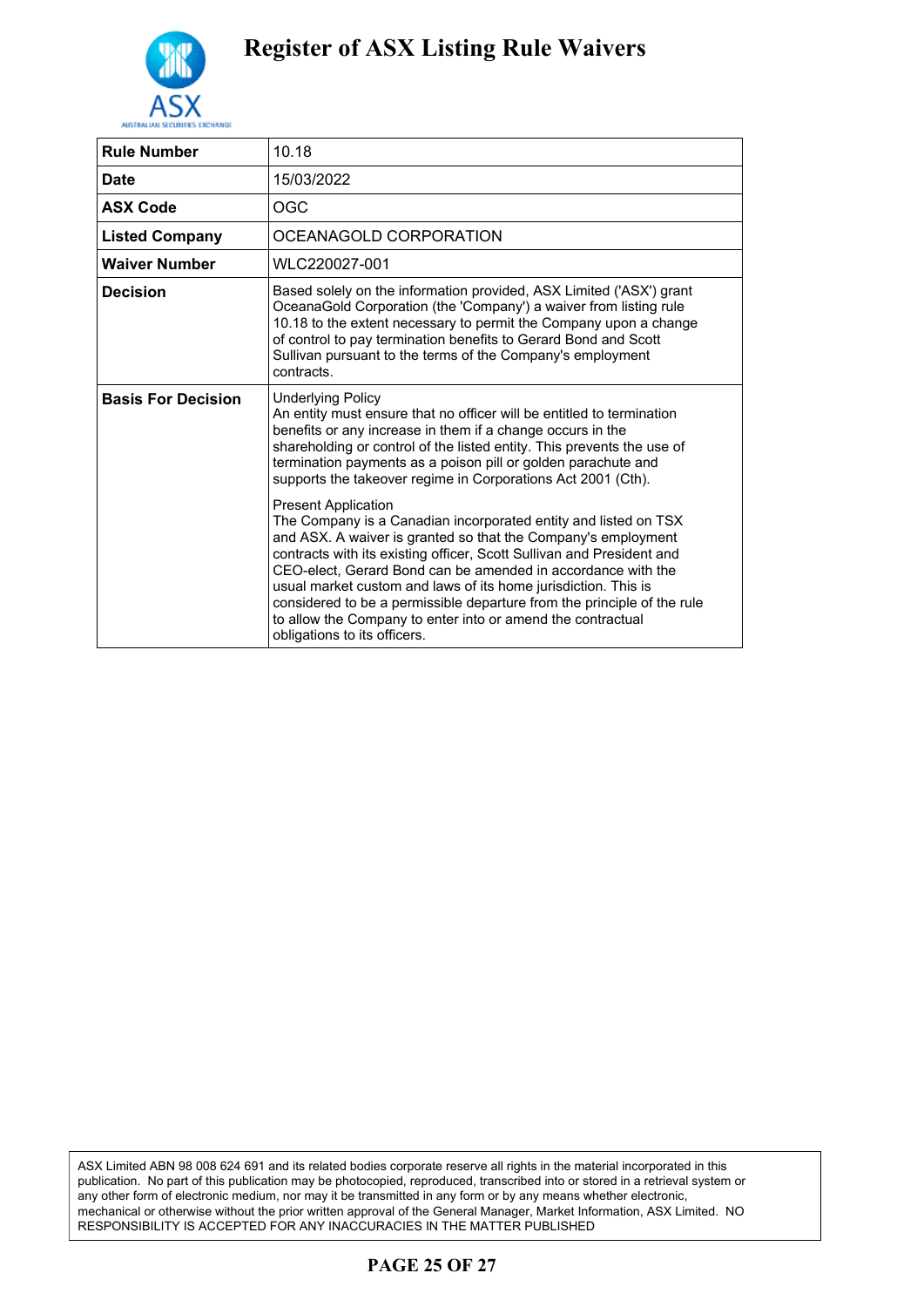

| <b>Rule Number</b>        | 14.2.1                                                                                                                                                                                                                                                                                                                                                                                                                                                                                                                                                                                                                                                                                                                                                                                                                                                                                                                                                                                                                                                                                                                                                                                                                                                                                                                                                                                                                                                                                                                                          |
|---------------------------|-------------------------------------------------------------------------------------------------------------------------------------------------------------------------------------------------------------------------------------------------------------------------------------------------------------------------------------------------------------------------------------------------------------------------------------------------------------------------------------------------------------------------------------------------------------------------------------------------------------------------------------------------------------------------------------------------------------------------------------------------------------------------------------------------------------------------------------------------------------------------------------------------------------------------------------------------------------------------------------------------------------------------------------------------------------------------------------------------------------------------------------------------------------------------------------------------------------------------------------------------------------------------------------------------------------------------------------------------------------------------------------------------------------------------------------------------------------------------------------------------------------------------------------------------|
| Date                      | 1/03/2022                                                                                                                                                                                                                                                                                                                                                                                                                                                                                                                                                                                                                                                                                                                                                                                                                                                                                                                                                                                                                                                                                                                                                                                                                                                                                                                                                                                                                                                                                                                                       |
| <b>ASX Code</b>           | 5EA                                                                                                                                                                                                                                                                                                                                                                                                                                                                                                                                                                                                                                                                                                                                                                                                                                                                                                                                                                                                                                                                                                                                                                                                                                                                                                                                                                                                                                                                                                                                             |
| <b>Listed Company</b>     | 5E ADVANCED MATERIALS INC.                                                                                                                                                                                                                                                                                                                                                                                                                                                                                                                                                                                                                                                                                                                                                                                                                                                                                                                                                                                                                                                                                                                                                                                                                                                                                                                                                                                                                                                                                                                      |
| <b>Waiver Number</b>      | WLC210373-017                                                                                                                                                                                                                                                                                                                                                                                                                                                                                                                                                                                                                                                                                                                                                                                                                                                                                                                                                                                                                                                                                                                                                                                                                                                                                                                                                                                                                                                                                                                                   |
| <b>Decision</b>           | 1. Based solely on the information provided, ASX Limited ('ASX')<br>grants 5E Advanced Materials, Inc. (the 'Company') a waiver from<br>Listing Rule 14.2.1 to the extent necessary to permit the Company not<br>to provide in its proxy form an option for a holder of the Company's<br>shares or CHESS Depositary Interests ('CDIs') to vote against a<br>resolution to elect a director or to appoint an auditor, on the following<br>conditions:<br>1.1 the Company complies with relevant Delaware laws as to the<br>content of proxy forms applicable to resolutions for the election or re-<br>election of directors and the appointment of auditors;<br>1.2 the notice given by the Company to the Company's shareholders<br>and CDI holders under ASX Settlement Operation Rule 13.8.9 makes<br>it clear that shareholders are only able to vote for the resolutions or<br>abstain from voting, and the reasons why this is the case;<br>1.3 the Company releases details of the waiver to the market as part<br>of the pre-quotation disclosure, and the terms of the waiver are set<br>out in the management proxy circular provided to all holders of CDIs;<br>and<br>1.4 without limiting ASX's right to vary or revoke its decision under<br>Listing Rule 18.3, the waiver from Listing Rule 14.2.1 only applies for<br>so long as the relevant Delaware laws prevent the Company from<br>permitting security holders to vote against a resolution to elect a<br>director and to vote against a resolution to appoint an auditor. |
| <b>Basis For Decision</b> | <b>Underlying Policy</b><br>Listing Rule 14.2.1 states that a notice of meeting must include a<br>proxy form which provides for each security holder to direct the proxy<br>to vote for, against or abstain on each resolution. The rule ensures<br>that all security holders can express their views on every resolution<br>put to a security holders' meeting.<br><b>Present Application</b><br>The Company is incorporated in Delaware and regulated by US law.<br>The law of Delaware does not provide for the casting of votes against<br>certain types of resolutions (election of directors and appointment of<br>auditors), but instead permits "plurality voting" or other forms of<br>voting. The US has an alternative legislative scheme for security<br>holders to contest the reappointment of directors and the appointment<br>of auditors. It is proposed to grant a waiver to permit the Company to<br>comply with the laws of Delaware.                                                                                                                                                                                                                                                                                                                                                                                                                                                                                                                                                                                       |